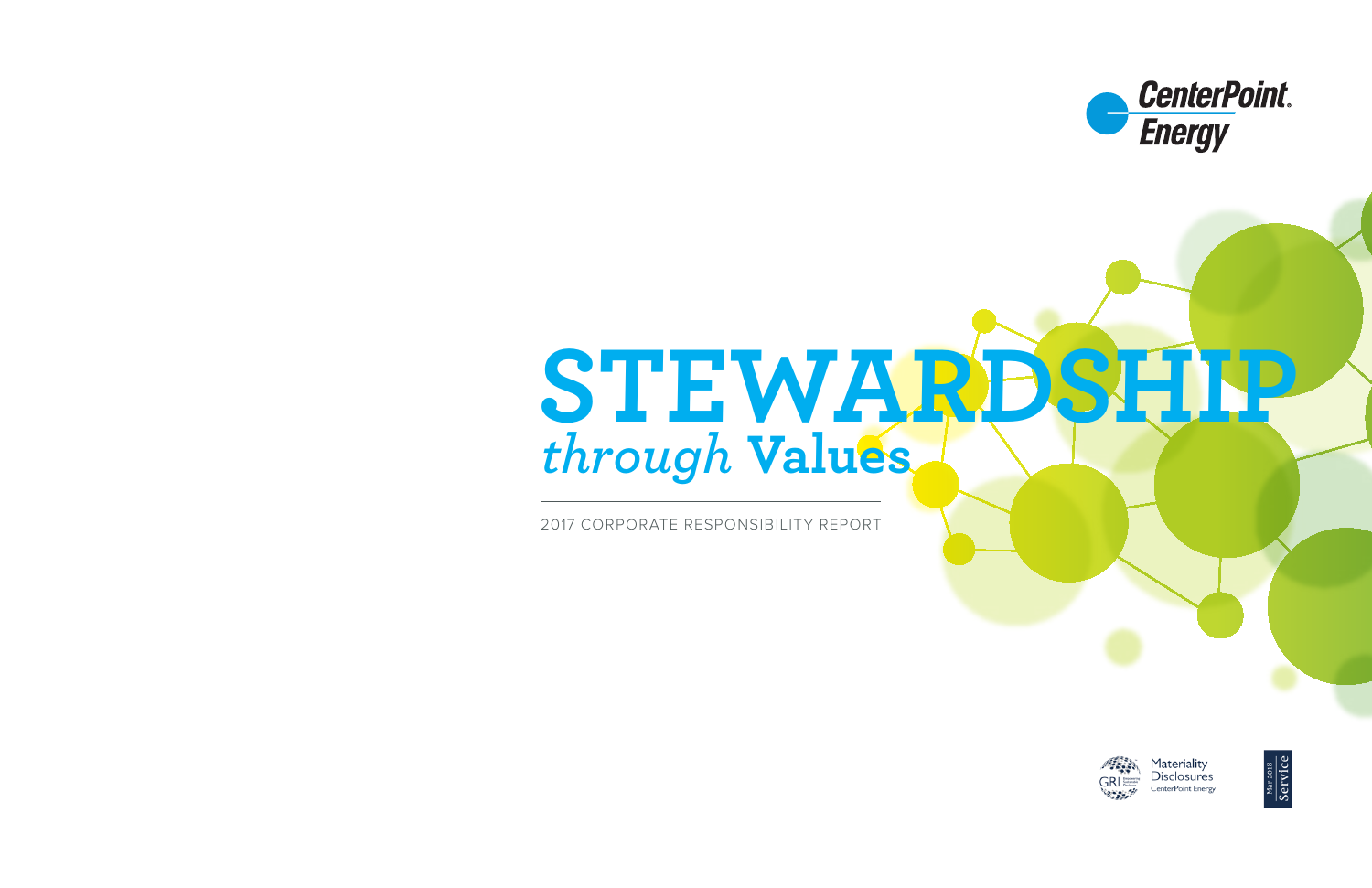CenterPoint Energy's 2017 Corporate Responsibility Report, *Stewardship Through Values*, was developed based on issues related to our company's environmental, social and economic performance that we have identified as material or important to stakeholders. Based on the Global Reporting Initiative (GRI) Standards, the report was prepared in accordance with the GRI Standards: Core option.

Because we recognize that corporate responsibility is a critical aspect of our performance, CenterPoint Energy's approach continues to evolve. While we have tried to respond to the standards as thoroughly as possible, some items are indicated as "unavailable." In these cases, we report information differently or we do not currently track the information for reporting.

Our GRI Content Index addresses issues in this report and includes the disclosure, provides a reference to the relevant content within the Corporate Responsibility Report or indicates another source where the information is located. These sources include our 2017 Annual Report, 2018 Proxy Statement and other documents or materials that can be found on investors.centerpointenergy.com .



This report includes forward-looking statements within the meaning of the Private Securities Litigation Reform Act of 1995. These forward -looking statements are based upon assumptions of management which are believed to be reasonable at the time made and are subject to significant risks and uncertainties. We caution you not to place undue reliance on any forward-looking statements and that assumptions, beliefs, expectations, intentions, and projections about future events may and often do vary materially from actual results. Accordingly, we cannot assure you that actual results will not differ materially from those expressed or implied by our forward-looking statements. Any statements in this report regarding future events and other statements that are not historical facts are forward-looking statements that involve risks and uncertainties including other factors discussed in CenterPoint Energy's Form 10-K for the fiscal year ended Dec. 31, 2017 and CenterPoint Energy's other filings with the Securities and Exchange Commission. Each forward -looking statement contained in this report speaks only as of Dec. 31, 2017, unless otherwise specified as accurate as of another date.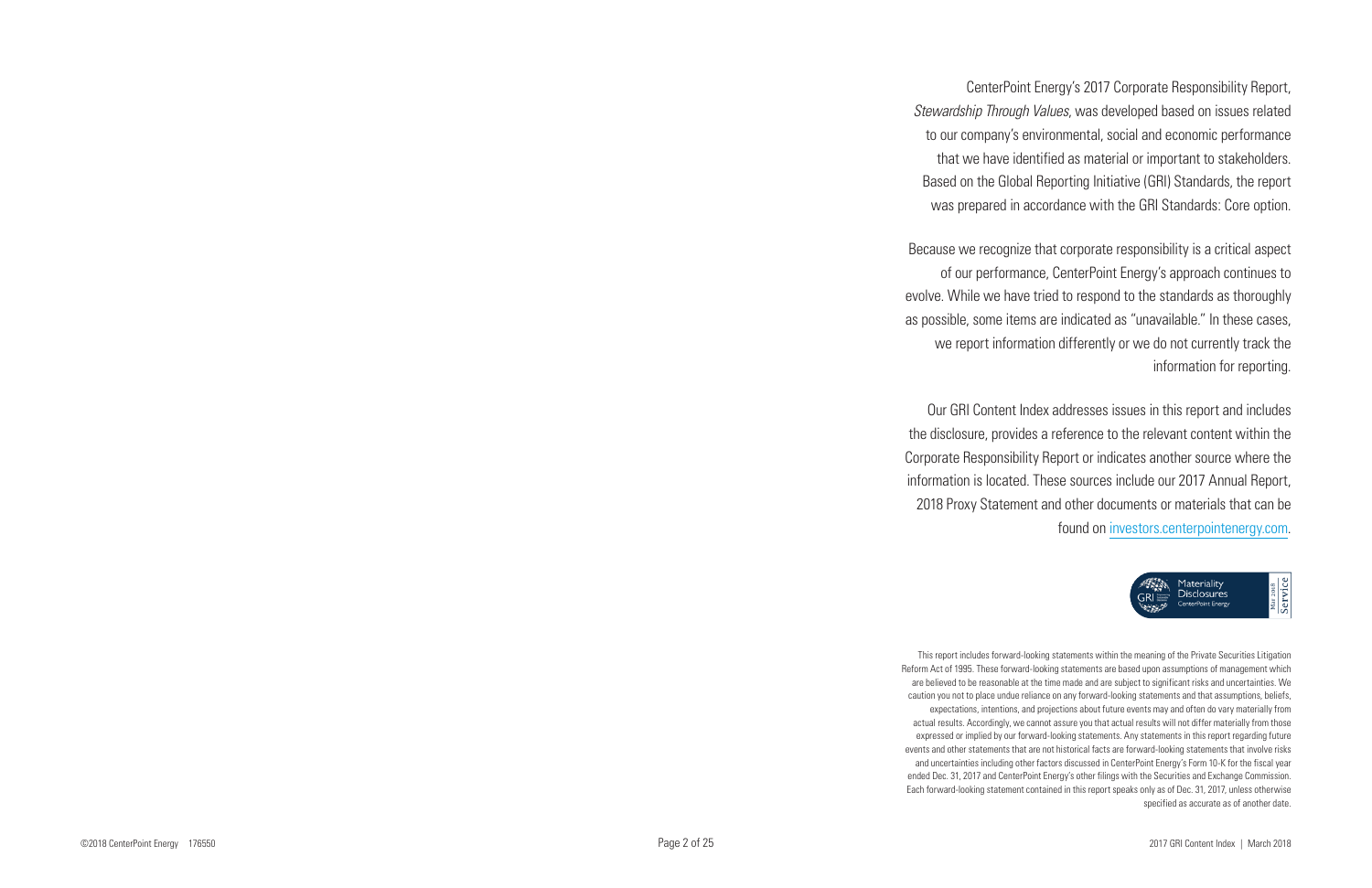| <b>Boundary</b> | <b>Omissions/Notes</b>                                           |
|-----------------|------------------------------------------------------------------|
|                 |                                                                  |
|                 |                                                                  |
|                 |                                                                  |
|                 |                                                                  |
|                 |                                                                  |
|                 |                                                                  |
|                 |                                                                  |
|                 |                                                                  |
|                 |                                                                  |
|                 |                                                                  |
|                 |                                                                  |
|                 |                                                                  |
|                 |                                                                  |
|                 | Partial; Complete contractor data<br>not available at this time. |
|                 |                                                                  |
|                 |                                                                  |
|                 |                                                                  |
|                 |                                                                  |
|                 |                                                                  |
|                 |                                                                  |
|                 |                                                                  |
|                 |                                                                  |
|                 |                                                                  |
|                 |                                                                  |
|                 |                                                                  |
|                 |                                                                  |
|                 |                                                                  |
|                 |                                                                  |
|                 |                                                                  |
|                 |                                                                  |
|                 |                                                                  |
|                 |                                                                  |
|                 |                                                                  |

| <b>GRI Standard</b>               | <b>Description</b>                                              | <b>2017 Response and Location Reported</b>                                                                                                                                                                                                                                      | <b>URLs</b>                          | <b>Boundary</b> | <b>Omissions/Notes</b>                                           |
|-----------------------------------|-----------------------------------------------------------------|---------------------------------------------------------------------------------------------------------------------------------------------------------------------------------------------------------------------------------------------------------------------------------|--------------------------------------|-----------------|------------------------------------------------------------------|
| GRI 101: Foundation 2016          |                                                                 |                                                                                                                                                                                                                                                                                 |                                      |                 |                                                                  |
| GRI 102: General Disclosures 2016 |                                                                 |                                                                                                                                                                                                                                                                                 |                                      |                 |                                                                  |
| GRI 102-1                         | Name of the organization                                        | CenterPoint Energy                                                                                                                                                                                                                                                              |                                      |                 |                                                                  |
| GRI 102-2                         | Activities, brands, products and<br>services                    | CRR About CenterPoint Energy (p 4-5); CRR Business Activities (p 6-7);<br>See also: 2017 Form 10-K and 2017 Annual Report                                                                                                                                                       | 2017 Form 10-K<br>2017 Annual Report |                 |                                                                  |
| GRI 102-3                         | Location of headquarters                                        | Houston, TX                                                                                                                                                                                                                                                                     |                                      |                 |                                                                  |
| GRI 102-4                         | Location of operations                                          | CenterPoint Energy is a domestic company with locations across the United States.<br>CRR Operations map (p 6)                                                                                                                                                                   |                                      |                 |                                                                  |
| GRI 102-5                         | Ownership and legal form                                        | CenterPoint Energy is an investor-owned corporation. Common shares trade on the New York<br>Stock Exchange and Chicago Stock Exchnge under the stock symbol CNP.                                                                                                                |                                      |                 |                                                                  |
| GRI 102-6                         | Markets served                                                  | 2017 Form 10-K                                                                                                                                                                                                                                                                  | 2017 Form 10-K                       |                 |                                                                  |
| GRI 102-7                         | Scale of the organization                                       | CRR About CenterPoint Energy (p 4-5); CRR Business Activities (p 6-7);<br>See also: 2017 Form 10-K (p 1-9)                                                                                                                                                                      | 2017 Form 10-K                       |                 |                                                                  |
| GRI 102-8                         | Information on employees and other<br>workers                   | CRR Employees (p 44); data in worksheet 102-8                                                                                                                                                                                                                                   |                                      |                 | Partial; Complete contractor data<br>not available at this time. |
| GRI 102-9                         | Supply chain                                                    | CRR Purchasing and Supplier Diversity (p 49)                                                                                                                                                                                                                                    |                                      |                 |                                                                  |
| GRI 102-10                        | Significant changes to the organization<br>and its supply chain | CenterPoint Energy has not experienced any significant changes in the location of suppliers,<br>the structure of the supply chain, or relationships with suppliers, including selection and<br>termination.                                                                     |                                      |                 |                                                                  |
|                                   |                                                                 | CRR Purchasing and Supplier Diversity (p 49).                                                                                                                                                                                                                                   |                                      |                 |                                                                  |
| GRI 102-11                        | Precautionary principle or approach                             | CRR Risk Management (p 11); See also: 2017 Form 10-K (p 17-42)                                                                                                                                                                                                                  | 2017 Form 10-K                       |                 |                                                                  |
| GRI 102-12                        | <b>External initiatives</b>                                     | CRR Political Engagement (p 16); CRR Energy Efficiency (p 28-29); CRR Biodiversity (p 31-32);<br>Stakeholder Engagement (p 37); CRR Customers (p 43) CRR Purchasing and Supplier Diversity<br>(p 49-50); CRR Safety (p 51-54); CRR Communities (p 39-40,42); CRR Feature (p 57) |                                      |                 |                                                                  |
| GRI 102-13                        | Membership of associations                                      | CRR Political Engagement (p 16); See also: Political Engagement webpage                                                                                                                                                                                                         | <b>Political Engagement</b>          |                 |                                                                  |
| GRI 102-14                        | Statement from senior decision-maker                            | CRR Letter to Stakeholders (p 3)                                                                                                                                                                                                                                                |                                      |                 |                                                                  |
| GRI 102-15                        | Key impacts risks and opportunities                             | CRR Risk Management (p 11); See also: 2017 Form 10-K (p 17-42)                                                                                                                                                                                                                  | 2017 Form 10-K                       |                 |                                                                  |
| GRI 102-16                        | Values, principles, standards and norms<br>of behavior          | CRR Ethics and Compliance: Living Our Values (p 12-13); See also: Online codes for Ethics<br>and Compliance Code, Supplier Code of Conduct; Code of Ethics for CEO and Senior Financial<br>Officers                                                                             | <b>Ethics and Compliance Codes</b>   |                 |                                                                  |
| GRI 102-17                        | Mechanisms for advice and concerns<br>about ethics              | CRR Ethics and Compliance: Living Our Values (p 12-13); See also: Ethics and Compliance Code,<br>Supplier Code of Conduct; Code of Ethics for CEO and Senior Financial Officers                                                                                                 | <b>Ethics and Compliance Codes</b>   |                 |                                                                  |
| GRI 102-18                        | Governance structure                                            | CRR Governance (p 11-15); See also: 2018 Proxy Statement (p 12, 14-15) and Governance<br>webpage                                                                                                                                                                                | Governance<br>2018 Proxy Statement   |                 |                                                                  |
| GRI 102-19                        | Delegating authority                                            | Governance webpage and Board Committee Charters                                                                                                                                                                                                                                 | Governance                           |                 |                                                                  |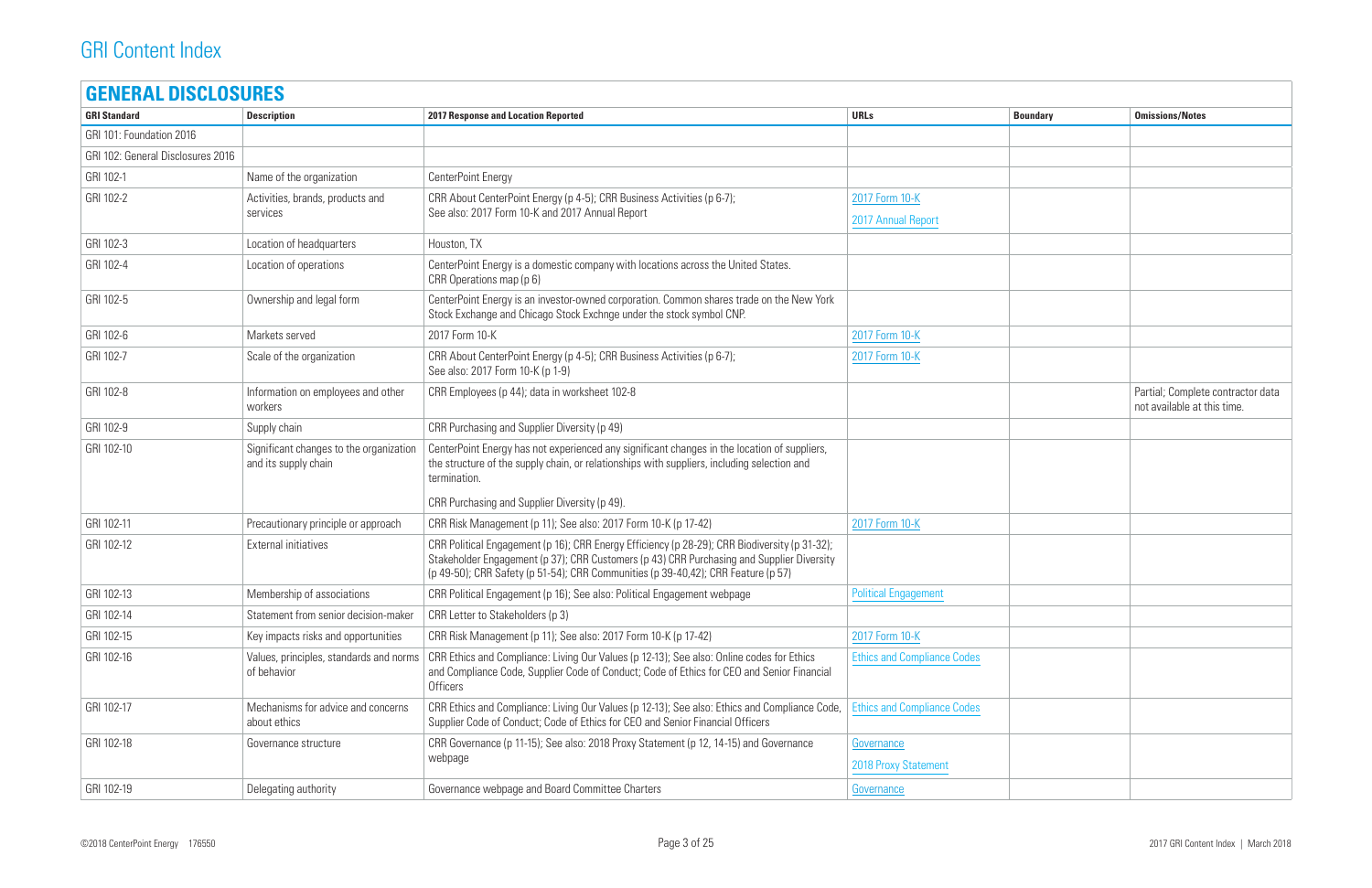| <b>GENERAL DISCLOSURES</b> |                                                                                                                                          |                                                                                                                                                                                                                                                                                                                                                                                                                                                             |                                                                       |                 |                        |
|----------------------------|------------------------------------------------------------------------------------------------------------------------------------------|-------------------------------------------------------------------------------------------------------------------------------------------------------------------------------------------------------------------------------------------------------------------------------------------------------------------------------------------------------------------------------------------------------------------------------------------------------------|-----------------------------------------------------------------------|-----------------|------------------------|
| <b>GRI Standard</b>        | <b>Description</b>                                                                                                                       | <b>2017 Response and Location Reported</b>                                                                                                                                                                                                                                                                                                                                                                                                                  | <b>URLs</b>                                                           | <b>Boundary</b> | <b>Omissions/Notes</b> |
| GRI 102-20                 | Executive-level responsibility for<br>economic, environmental and social<br>topics                                                       | Vice President of Environmental, Safety and Training Tal Centers serves as CenterPoint<br>Energy's Environmental Officer. Executive Vice President and Chief Financial Officer Bill Rogers<br>oversees the company's economic activities. Senior Vice President and Human Resources<br>Officer Sue Ortenstone oversees Human Resources and Community Relations. President and<br>CEO Scott M. Prochazka provides ultimate oversight for all of these areas. |                                                                       |                 |                        |
| GRI 102-21                 | Consulting stakeholders on economic,<br>environmental and social topics                                                                  | 2018 Proxy Statement (p 16); Stakeholder Engagement CRR (p 37)                                                                                                                                                                                                                                                                                                                                                                                              | <b>2018 Proxy Statement</b>                                           |                 |                        |
| GRI 102-22                 | Composition of the highest governance<br>body and its committees                                                                         | 2018 Proxy Statement (p 14) and Governance webpage                                                                                                                                                                                                                                                                                                                                                                                                          | Governance<br>2018 Proxy Statement                                    |                 |                        |
| GRI 102-23                 | Chair of the highest governance body                                                                                                     | CenterPoint Energy's board is chaired by Milton Carroll, who is a non-independent director.<br>President and CEO Scott M. Prochazka serves as a member of our board, but does not serve<br>as a member of any of its committees or receive additional compensation for his service as a<br>director.                                                                                                                                                        | Governance<br><b>2018 Proxy Statement</b>                             |                 |                        |
| GRI 102-24                 | Nominating and selecting the highest<br>governance body                                                                                  | 2018 Proxy Statement (p 4) and Corporate Governance Guidelines                                                                                                                                                                                                                                                                                                                                                                                              | <b>Corporate Governance Guidelines</b><br><b>2018 Proxy Statement</b> |                 |                        |
| GRI 102-25                 | Conflicts of interest                                                                                                                    | 2018 Proxy Statement (p 11) and Governance webpage                                                                                                                                                                                                                                                                                                                                                                                                          | Governance<br>2018 Proxy Statement                                    |                 |                        |
| GRI 102-26                 | Role of highest governance body in<br>setting purpose, values and strategy                                                               | Corporate Governance Guidelines                                                                                                                                                                                                                                                                                                                                                                                                                             | <b>Corporate Governance Guidelines</b>                                |                 |                        |
| GRI 102-27                 | Collective knowledge of highest<br>governance body                                                                                       | Corporate Governance Guidelines                                                                                                                                                                                                                                                                                                                                                                                                                             | <b>Corporate Governance Guidelines</b>                                |                 |                        |
| GRI 102-28                 | Evaluating the highest governance<br>body's performance                                                                                  | Governance webpage                                                                                                                                                                                                                                                                                                                                                                                                                                          | Governance                                                            |                 |                        |
| GRI 102-29                 | Identifying and managing economic,<br>environmental and social impacts -<br>Highest governance body role and<br>stakeholder consultation | CenterPoint Energy's Board of Directors, our company's highest governing body. and President<br>and CEO Scott M. Prochazka oversee the company's corporate responsibility- and ESG-related<br>issues and initiatives.                                                                                                                                                                                                                                       | <b>Corporate Governance Guidelines</b>                                |                 |                        |
| GRI 102-30                 | Effectiveness of risk management<br>processes for economic, environmental<br>and social impacts                                          | CRR Risk Management (p 11); 2017 Form 10-K (p 17-42)                                                                                                                                                                                                                                                                                                                                                                                                        | 2017 Form 10-K<br><b>Corporate Governance Guidelines</b>              |                 |                        |
| GRI 102-31                 | Frequency of review of economic,<br>environmental and social topics                                                                      | Our Board of Directors reviews economic, environmental, and social topics and their impacts,<br>risks, and opportunities quarterly or as topics arise.                                                                                                                                                                                                                                                                                                      | Governance                                                            |                 |                        |
| GRI 102-32                 | Frequency of highest governance<br>body's role in reviewing sustainability<br>reporting                                                  | President and CEO Scott M. Prochazka reviews and approves CenterPoint Energy's annual<br>Corporate Responsibility Report and ensures that all material topics are covered.                                                                                                                                                                                                                                                                                  |                                                                       |                 |                        |
| GRI 102-33                 | Communicating critical concerns                                                                                                          | Governance webpage; CRR page 12-13                                                                                                                                                                                                                                                                                                                                                                                                                          | Governance                                                            |                 |                        |
| GRI 102-34                 | Nature and total number of critical<br>concerns                                                                                          | CRR Ethics and Values (p 13)                                                                                                                                                                                                                                                                                                                                                                                                                                | Governance                                                            |                 |                        |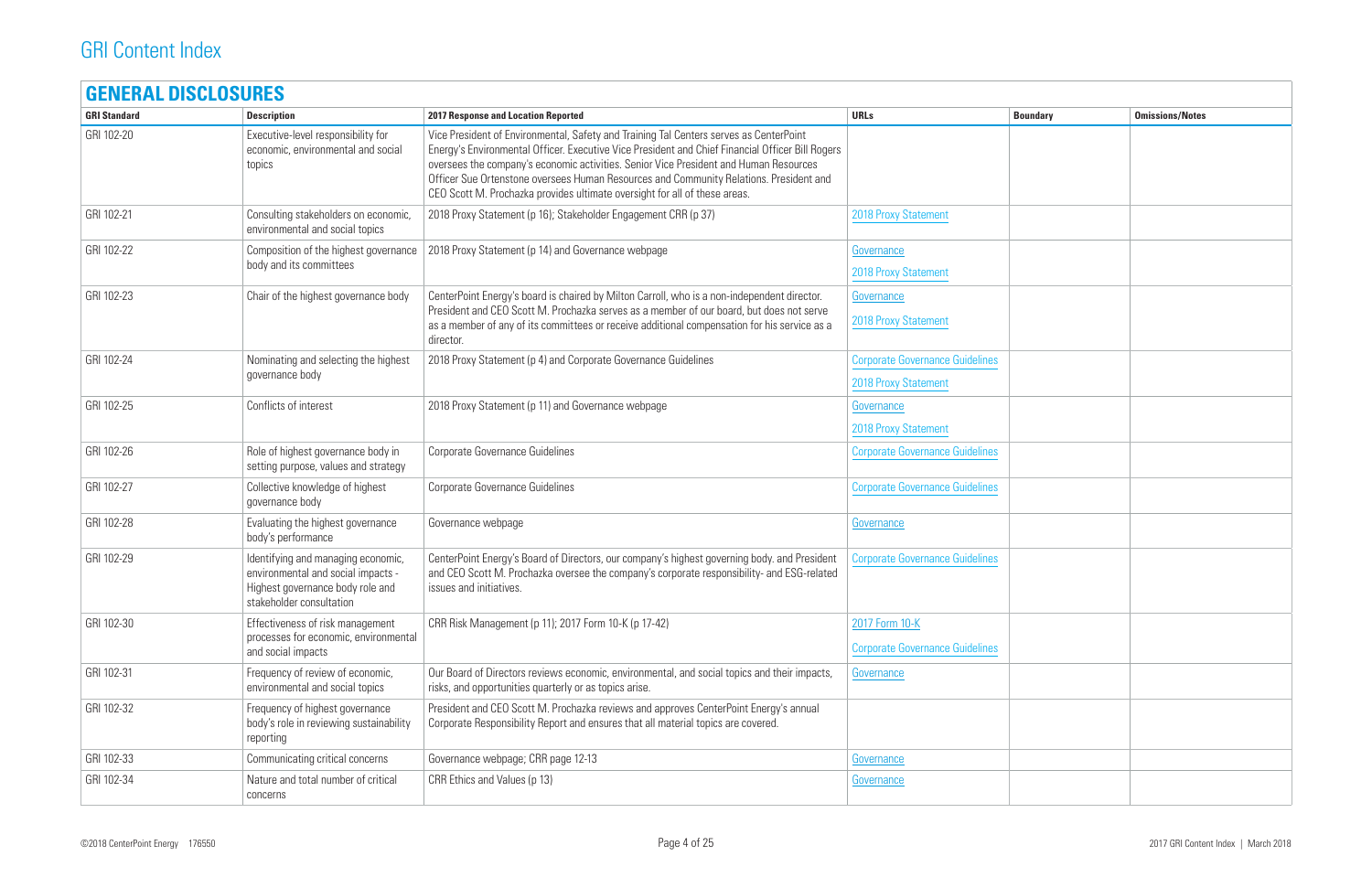| <b>GRI Standard</b> | <b>Description</b>                                            | <b>2017 Response and Location Reported</b>                                                                                                                                                                                                                                                                                                                                                        | <b>URLs</b><br><b>Boundary</b> | <b>Omissions/Notes</b>                                                     |
|---------------------|---------------------------------------------------------------|---------------------------------------------------------------------------------------------------------------------------------------------------------------------------------------------------------------------------------------------------------------------------------------------------------------------------------------------------------------------------------------------------|--------------------------------|----------------------------------------------------------------------------|
| GRI 102-35          | Remuneration policies                                         | 2018 Proxy Statement (p 42-63)                                                                                                                                                                                                                                                                                                                                                                    | <b>2018 Proxy Statement</b>    |                                                                            |
| GRI 102-36          | Process for determining remuneration                          | To assist in carrying out its responsibilities, the Compensation Committee retains a consultant<br>to provide independent advice on senior executive compensation matters and compensation<br>for our Executive Chairman.                                                                                                                                                                         | <b>2018 Proxy Statement</b>    |                                                                            |
|                     |                                                               | 2018 Proxy Statement (p 21-42)                                                                                                                                                                                                                                                                                                                                                                    |                                |                                                                            |
| GRI 102-37          | Stakeholders' involvement in<br>remuneration                  | 2018 Proxy Statement (p 24) and Governance webpage                                                                                                                                                                                                                                                                                                                                                | Governance                     |                                                                            |
| GRI 102-38          | Annual total compensation ratio                               | 2018 Proxy Statement (p 62)                                                                                                                                                                                                                                                                                                                                                                       | <b>2018 Proxy Statement</b>    | Partial; Chief executive officer pay<br>ratio described in Proxy statement |
| GRI 102-39          | Percentage increase in annual total<br>compensation ratio     | 2018 Proxy Statement (p 62)                                                                                                                                                                                                                                                                                                                                                                       | <b>2018 Proxy Statement</b>    | Partial; Chief executive officer pay<br>ratio described in Proxy statement |
| GRI 102-40          | List of stakeholder groups                                    | CenterPoint Energy actively works to engage with stakeholders to build trust, strengthen<br>relationships and make a positive impact in our service territory. Our major stakeholders<br>include individuals and groups who impact $-$ or are impacted by $-$ our company and its<br>business operations. They include communities, customers, employees, investors, suppliers<br>and regulators. |                                |                                                                            |
|                     |                                                               | CRR About this Report (p 2); Stakeholder Engagement (p 37)                                                                                                                                                                                                                                                                                                                                        |                                |                                                                            |
| GRI 102-41          | Collective bargaining agreements                              | Approximately 35 percent of CenterPoint Energy's employees are<br>represented by seven collective bargaining agreements. We work with our labor unions to<br>achieve business results that benefit our employees, customers and the communities we serve.                                                                                                                                         | 2017 Form 10-K                 |                                                                            |
|                     |                                                               | CRR Labor Relations (p 48); See also: 2017 Form 10-K (p 15, 39, 101)                                                                                                                                                                                                                                                                                                                              |                                |                                                                            |
| GRI 102-42          | Identifying and selecting stakeholders                        | CRR About this Report (p 2); Stakeholder Engagement (p 37);<br>Governance (p 11-15); Social (p 38-50)                                                                                                                                                                                                                                                                                             |                                |                                                                            |
| GRI 102-43          | Approach to stakeholder engagement                            | CRR About this Report (p 2); Stakeholder Engagement (p 37); Governance (p 11, 15-16);<br>Environmental (26, 28-29, 32); Social (p 38-40, 42-46, 49, 52-53)                                                                                                                                                                                                                                        |                                |                                                                            |
| GRI 102-44          | Key topics and concerns raised                                | CRR About this Report (p 2); Ethics and Compliance (p. 13)                                                                                                                                                                                                                                                                                                                                        |                                |                                                                            |
| GRI 102-45          | Entities included in the consolidated<br>financial statements | CRR 2017 Results (p 7-8); See also: 2017 Form 10-K (p 44-48)                                                                                                                                                                                                                                                                                                                                      | 2017 Form 10-K                 |                                                                            |
| GRI 102-46          | Defining report content and topic<br><b>Boundaries</b>        | A work group composed of employees from CenterPoint Energy's businesses and functions<br>provided data for this report based on the company's material issues, as well as the programs<br>and initiatives that address them. As we work to broaden our reporting, we strive to address<br>issues that are important to our stakeholders in a thoughtful and transparent manner.                   |                                |                                                                            |
|                     |                                                               | CRR About this Report (p 2) and Stakeholder Engagement (p 37)                                                                                                                                                                                                                                                                                                                                     |                                |                                                                            |
|                     |                                                               |                                                                                                                                                                                                                                                                                                                                                                                                   |                                |                                                                            |

| <b>Boundary</b> | <b>Omissions/Notes</b>                                                     |
|-----------------|----------------------------------------------------------------------------|
|                 |                                                                            |
|                 |                                                                            |
|                 |                                                                            |
|                 |                                                                            |
|                 |                                                                            |
|                 |                                                                            |
|                 | Partial; Chief executive officer pay<br>ratio described in Proxy statement |
|                 | Partial; Chief executive officer pay<br>ratio described in Proxy statement |
|                 |                                                                            |
|                 |                                                                            |
|                 |                                                                            |
|                 |                                                                            |
|                 |                                                                            |
|                 |                                                                            |
|                 |                                                                            |
|                 |                                                                            |
|                 |                                                                            |
|                 |                                                                            |
|                 |                                                                            |
|                 |                                                                            |
|                 |                                                                            |
|                 |                                                                            |
|                 |                                                                            |
|                 |                                                                            |
|                 |                                                                            |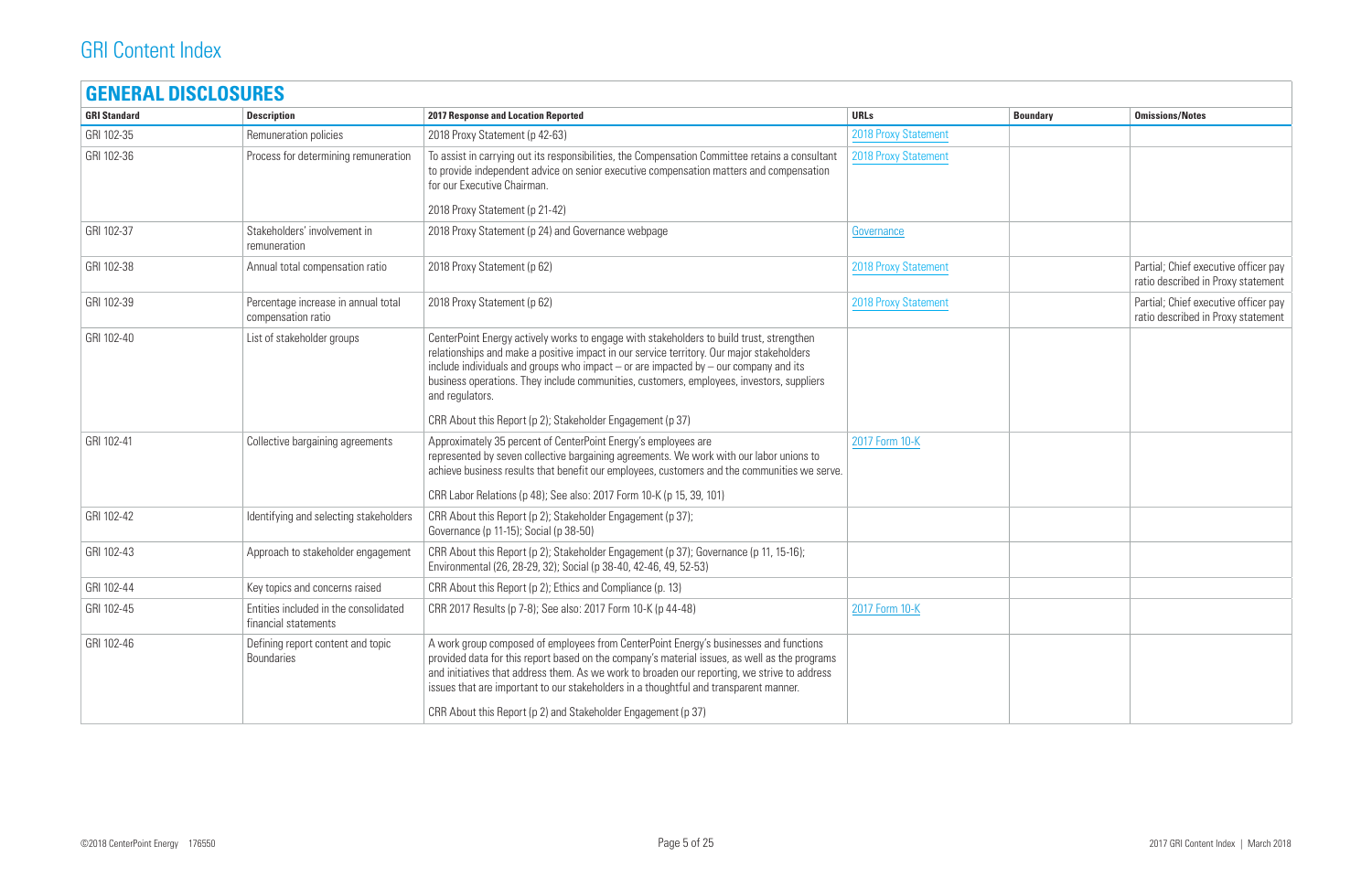| <b>GRI Standard</b> | <b>Description</b>                                          | <b>2017 Response and Location Reported</b>                                                                                                                                                                                                                                                                                                                                              | <b>URLs</b> | <b>Boundary</b> | <b>Omissions/Notes</b> |
|---------------------|-------------------------------------------------------------|-----------------------------------------------------------------------------------------------------------------------------------------------------------------------------------------------------------------------------------------------------------------------------------------------------------------------------------------------------------------------------------------|-------------|-----------------|------------------------|
| GRI 102-47          | List of material topics                                     | Communities and economic development, Customers, Employees, Safety, Environmental<br>impacts and GHG emissions, Energy Efficiency, Biodiversity, Ethics and Compliance,<br>Governance                                                                                                                                                                                                   |             |                 |                        |
|                     |                                                             | See also: CRR Table of Contents and About this Report (p 2) and Stakeholder Engagement<br>(p 37)                                                                                                                                                                                                                                                                                        |             |                 |                        |
| GRI 102-48          | Restatements of information                                 | This report does not contain restatements of previously reported information.                                                                                                                                                                                                                                                                                                           |             |                 |                        |
| GRI 102-49          | Changes in reporting                                        | CenterPoint Energy recognizes that key environmental, social and governance issues are<br>integral to our performance. As such, we have expanded our reporting to align with the<br>GRI Standards for the first time. We have provided more insight into our efforts regarding<br>corporate responsibility and stewardship to address issues that are important to our<br>stakeholders. |             |                 |                        |
|                     |                                                             | CRR About this Report (p 2); Letter to Stakeholders (p 3)                                                                                                                                                                                                                                                                                                                               |             |                 |                        |
| GRI 102-50          | Reporting period                                            | Calendar year 2017, unless otherwise specified according to subject matter.                                                                                                                                                                                                                                                                                                             |             |                 |                        |
| GRI 102-51          | Date of most recent report                                  | March 2017 (non-GRI report); CRR About this Report (p 2)                                                                                                                                                                                                                                                                                                                                |             |                 |                        |
| GRI 102-52          | Reporting cycle                                             | Annual                                                                                                                                                                                                                                                                                                                                                                                  |             |                 |                        |
| GRI 102-53          | Contact point for questions regarding<br>the report         | CRR Report Overview/Feedback (p 58)<br>info1@centerpointenergy.com or Anna Kaplan (anna.kaplan@centerpointenergy.com)                                                                                                                                                                                                                                                                   |             |                 |                        |
| GRI 102-54          | Claims of reporting in accordance with<br>the GRI Standards | This report has been prepared in accordance with the GRI Standards: Core option.<br>CRR About this Report (p 2) and GRI Index (p 59)                                                                                                                                                                                                                                                    |             |                 |                        |
| GRI 102-55          | GRI content index                                           | CRR GRI Content Index (p 59)<br>www.centerpointenergy.com                                                                                                                                                                                                                                                                                                                               |             |                 |                        |
| GRI 102-56          | External assurance                                          | To date, CenterPoint Energy has not utilized external assurance for its corporate responsibility<br>reporting.                                                                                                                                                                                                                                                                          |             |                 |                        |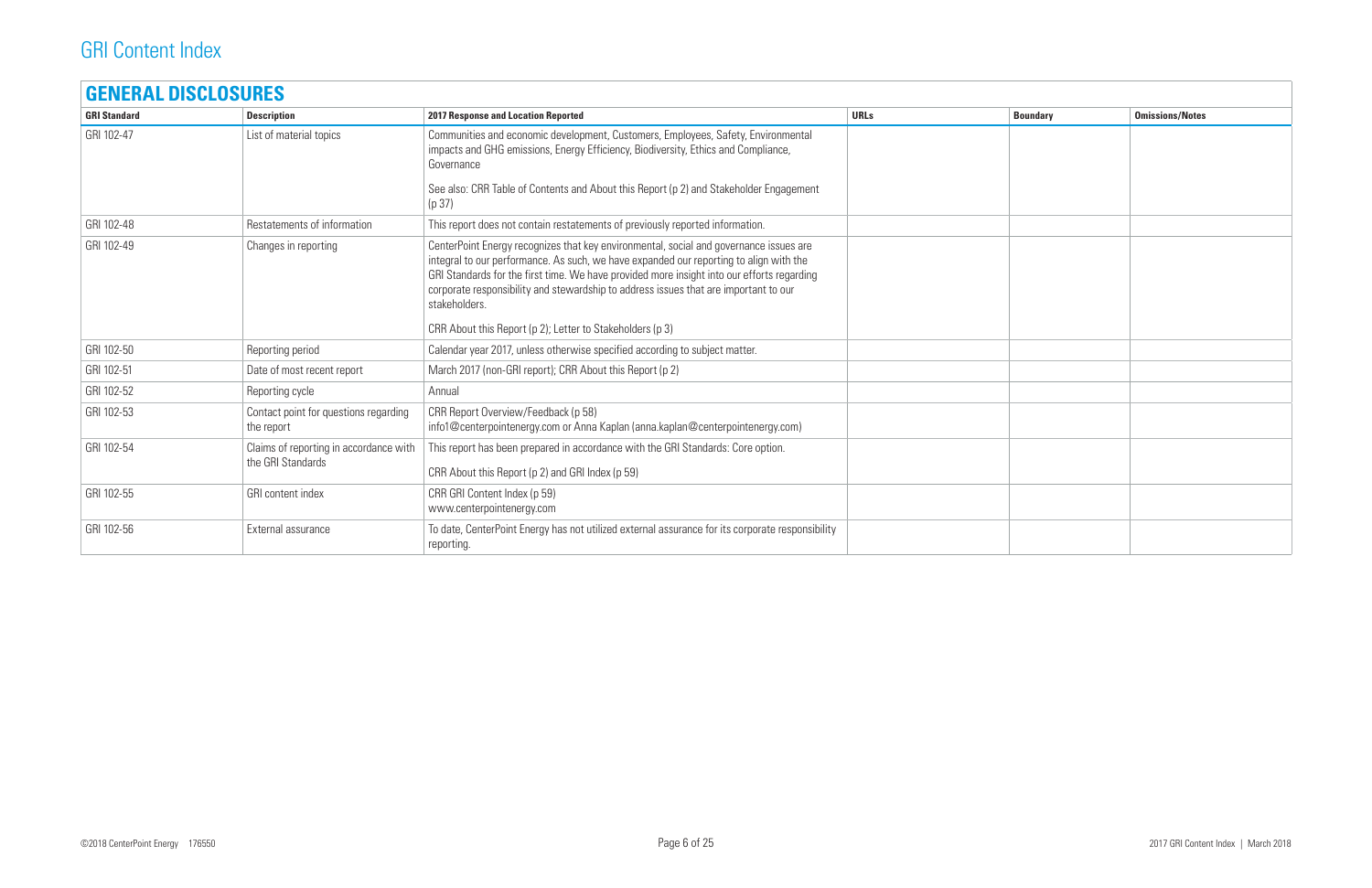#### **GENERAL DISCLOSURES – SUPPLEMENTAL**

| <b>GRI Standard</b>                                      | <b>Description</b>                                                                                                     |                                                                                                                                                                                                                                                                                                                                                                                                           | 2017 Response                        |                                     |                                      | <b>Omissions/Notes</b>               |
|----------------------------------------------------------|------------------------------------------------------------------------------------------------------------------------|-----------------------------------------------------------------------------------------------------------------------------------------------------------------------------------------------------------------------------------------------------------------------------------------------------------------------------------------------------------------------------------------------------------|--------------------------------------|-------------------------------------|--------------------------------------|--------------------------------------|
| <b>Employment</b>                                        |                                                                                                                        |                                                                                                                                                                                                                                                                                                                                                                                                           |                                      |                                     |                                      |                                      |
| GRI 102-8: Information on<br>employees and other workers | a. Total number of employees by employment<br>contract by gender                                                       | <b>Employment Contract</b><br>Permanent<br>Temporary<br><b>Grand Total</b>                                                                                                                                                                                                                                                                                                                                | <b>Female</b><br>1,971<br>4<br>1,975 | <b>Male</b><br>5,993<br>26<br>6,019 | <b>Total</b><br>7,964<br>30<br>7,994 |                                      |
|                                                          | b. Total number of employees by employment<br>contract by region                                                       | N/A                                                                                                                                                                                                                                                                                                                                                                                                       |                                      |                                     |                                      |                                      |
|                                                          | c. Total number of employees by employment type<br>by gender                                                           | <b>Employment Type</b><br>Full-time<br>Part-time<br><b>Grand Total</b>                                                                                                                                                                                                                                                                                                                                    | <b>Female</b><br>1,966<br>9<br>1,975 | <b>Male</b><br>6,011<br>8<br>6,019  | <b>Total</b><br>7,977<br>17<br>7,994 |                                      |
|                                                          | d. Whether a significant portion of the organization's<br>activities are performed by workers who are not<br>employees |                                                                                                                                                                                                                                                                                                                                                                                                           |                                      |                                     |                                      | Complete data r<br>not entirely capt |
|                                                          | e. Significant variations in the numbers reported                                                                      |                                                                                                                                                                                                                                                                                                                                                                                                           |                                      |                                     |                                      |                                      |
|                                                          | f. Explain how data was compiled                                                                                       | <b>Employment Contract/Type Mapping</b><br><b>Full-time</b><br><b>Permanent</b><br>Executives I<br>Executives II<br>Full Time<br>Full Time Hourly<br><b>Full Time Salary</b><br>Key Contributor<br><b>Temp</b><br>Intern Hourly<br>Seasonal Hourly<br>Temp Hourly<br><b>Part-time</b><br><b>Permanent</b><br>Part Time<br>Part Time Hourly<br>Part Time Salary<br>Pt Tm Hrl Key Contrb<br>Seasonal Hourly |                                      |                                     |                                      |                                      |

| <b>Omissions/Notes</b>                                |
|-------------------------------------------------------|
|                                                       |
|                                                       |
|                                                       |
|                                                       |
|                                                       |
|                                                       |
|                                                       |
|                                                       |
|                                                       |
| Complete data not available, contractor population is |
| not entirely captured in CNP SAP HR system.           |
|                                                       |
|                                                       |
|                                                       |
|                                                       |
|                                                       |
|                                                       |
|                                                       |
|                                                       |
|                                                       |
|                                                       |
|                                                       |
|                                                       |
|                                                       |
|                                                       |
|                                                       |
|                                                       |
|                                                       |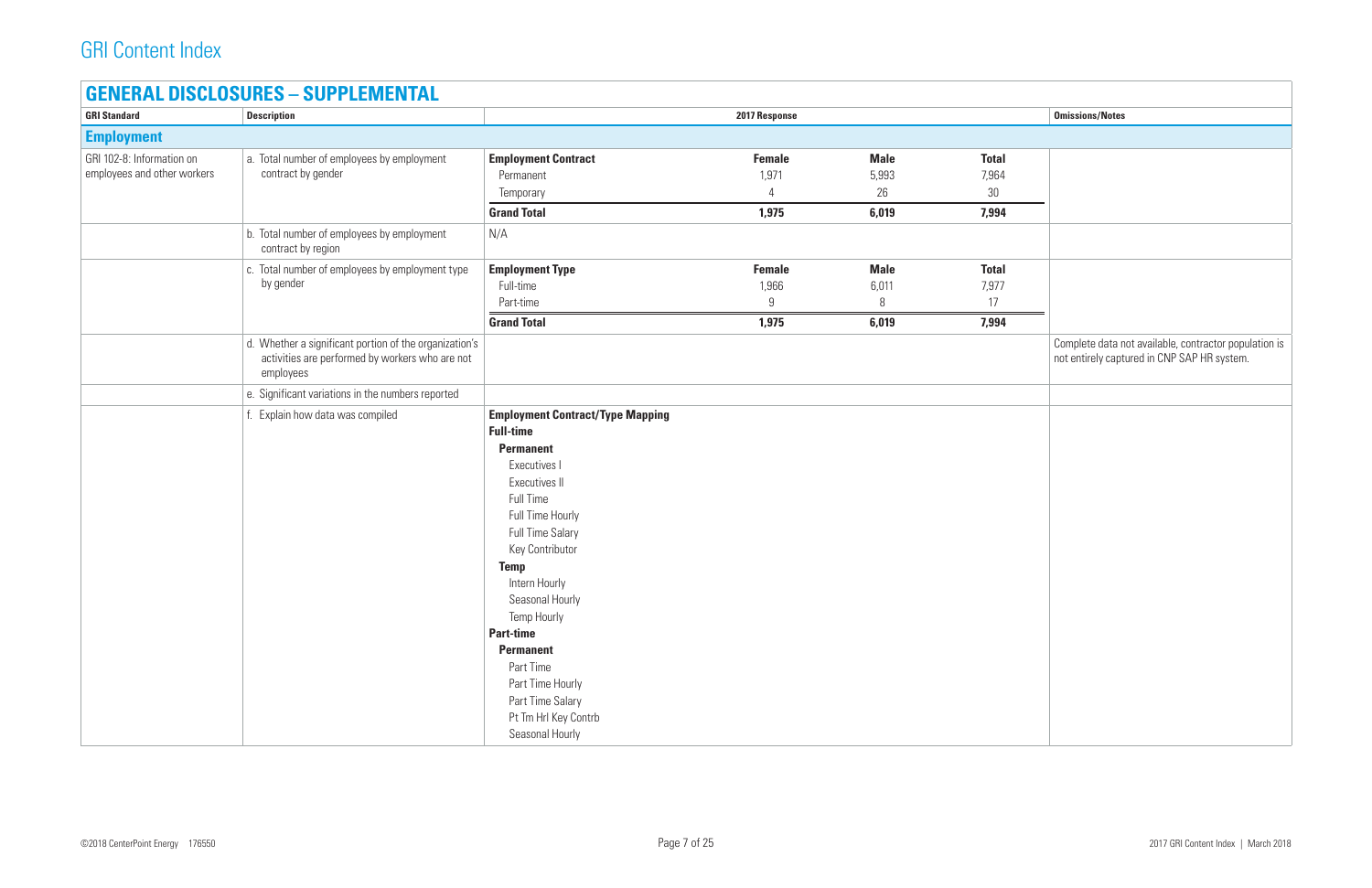### **GENERAL DISCLOSURES – ELECTRIC UTILITY SUPPLEMENT: 15**

| <b>GRI Standard</b>                                      | <b>Description</b>                                                                                                    | 2017 Response                                                                                                                                                                                                                                                                                                                                                                                                                                                                                                                                                                                                                                                                                                                                                                                                                                                                                                                            |                                                                                                                                                                                                                                                                                                                                                      | <b>Omissions/Notes</b>                                                                                                                                                                                                                                                                                                                                              |                                         |
|----------------------------------------------------------|-----------------------------------------------------------------------------------------------------------------------|------------------------------------------------------------------------------------------------------------------------------------------------------------------------------------------------------------------------------------------------------------------------------------------------------------------------------------------------------------------------------------------------------------------------------------------------------------------------------------------------------------------------------------------------------------------------------------------------------------------------------------------------------------------------------------------------------------------------------------------------------------------------------------------------------------------------------------------------------------------------------------------------------------------------------------------|------------------------------------------------------------------------------------------------------------------------------------------------------------------------------------------------------------------------------------------------------------------------------------------------------------------------------------------------------|---------------------------------------------------------------------------------------------------------------------------------------------------------------------------------------------------------------------------------------------------------------------------------------------------------------------------------------------------------------------|-----------------------------------------|
| <b>Employment</b>                                        |                                                                                                                       |                                                                                                                                                                                                                                                                                                                                                                                                                                                                                                                                                                                                                                                                                                                                                                                                                                                                                                                                          |                                                                                                                                                                                                                                                                                                                                                      |                                                                                                                                                                                                                                                                                                                                                                     |                                         |
| GRI 102-8: Information on<br>employees and other workers | Percentage of employees eligible to retire in the next<br>5 and 10 years broken down by job category and by<br>region | <b>Retirement Eligibility</b><br>Ineligible within next 10 years<br>Eligible within 5 Yrs<br>Eligible within 6-10 Yrs                                                                                                                                                                                                                                                                                                                                                                                                                                                                                                                                                                                                                                                                                                                                                                                                                    | <b>Percentage</b><br>48.0%<br>42.46%<br>9.58%                                                                                                                                                                                                                                                                                                        |                                                                                                                                                                                                                                                                                                                                                                     | <b>Retirement Eligil</b><br>of service. |
|                                                          |                                                                                                                       | <b>AAP Category</b><br>Accountants/Finance/Tax/Treasury<br>Administrative/Other<br>Airplane Pilots<br>Clerk<br><b>Construction &amp; Maintenance</b><br>Designers<br><b>Directors</b><br>Electrician/Electronics (Apprentice, Trainee)<br>Electrician/Electronics (Journey, Head, Master, Top, Lead)<br>Engineering<br>Engineers<br>Executives<br><b>Information Systems</b><br>IT<br>Laborers (unskilled)<br>Legal<br>Line Mechanics/Cable Splicers (Apprentice)<br>Line Mechanics/Cable Splicers (Journey - Head)<br><b>Managers</b><br>Marketing/Trading<br>Mechanics (Apprentice, Trainee)<br>Mechanics (Journey, Head, Master, Top, Lead)<br>Misc. Craft Workers<br>Misc. Operatives & Helpers<br><b>Operations Craft Workers</b><br>Other<br><b>Retail Services</b><br>Sales<br>Secretaries and Administrators<br><b>Service Craft Workers</b><br>Service Representative<br>Service workers<br>Supervisors<br><b>Truck Drivers</b> | <b>Eligible within 5 Yrs</b><br>0.67%<br>5.13%<br>$0.00\%$<br>2.71%<br>1.41%<br>0.32%<br>1.25%<br>0.01%<br>0.98%<br>0.37%<br>0.95%<br>0.45%<br>2.14%<br>0.52%<br>0.18%<br>0.00%<br>0.01%<br>2.46%<br>3.04%<br>0.69%<br>0.25%<br>0.42%<br>2.16%<br>1.09%<br>1.73%<br>1.06%<br>0.01%<br>0.40%<br>1.19%<br>5.37%<br>1.69%<br>$0.00\%$<br>3.65%<br>0.14% | <b>Eligible within 6-10 Yrs</b><br>0.21%<br>1.01%<br>$0.00\%$<br>0.58%<br>0.57%<br>$0.06\%$<br>0.28%<br>$0.00\%$<br>0.26%<br>0.13%<br>0.19%<br>0.08%<br>0.58%<br>0.09%<br>0.10%<br>$0.00\%$<br>0.01%<br>0.50%<br>0.53%<br>0.24%<br>0.15%<br>0.01%<br>0.35%<br>0.20%<br>0.30%<br>0.19%<br>0.03%<br>0.11%<br>0.19%<br>1.53%<br>0.49%<br>$0.00\%$<br>0.57%<br>$0.03\%$ |                                         |

|           | <b>Omissions/Notes</b>                                               |
|-----------|----------------------------------------------------------------------|
|           |                                                                      |
| $-10$ Yrs | Retirement Eligibility defined as age 55 with 5 years<br>of service. |
|           |                                                                      |
|           |                                                                      |
|           |                                                                      |
|           |                                                                      |
|           |                                                                      |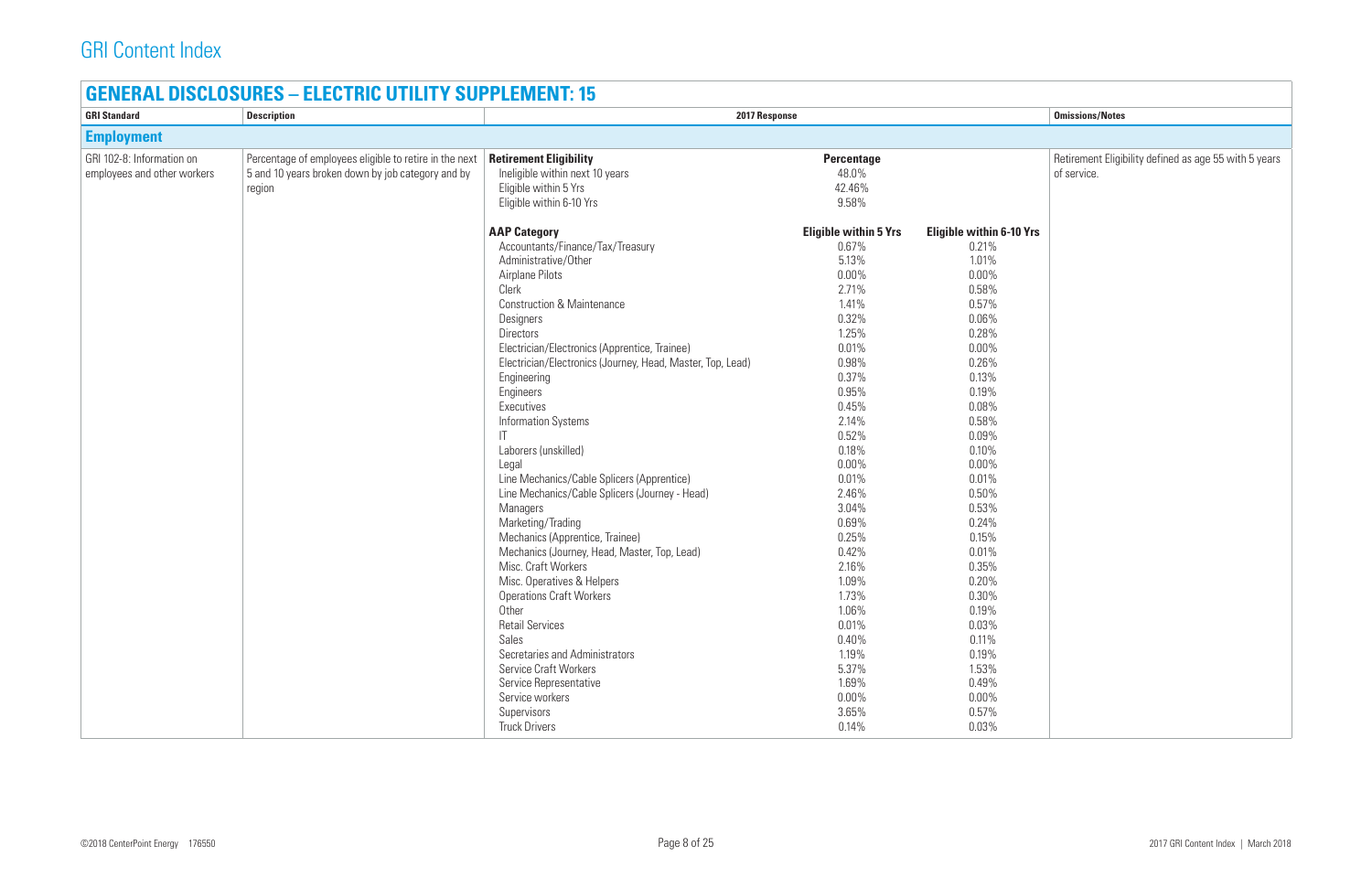| <b>MATERIAL TOPICS</b>                            |                                                                                      |                                                                                                                                                                                                                                                                                                                                                 |                                                  |                                                                  |                        |  |
|---------------------------------------------------|--------------------------------------------------------------------------------------|-------------------------------------------------------------------------------------------------------------------------------------------------------------------------------------------------------------------------------------------------------------------------------------------------------------------------------------------------|--------------------------------------------------|------------------------------------------------------------------|------------------------|--|
| <b>GRI Standard</b>                               | <b>Description</b>                                                                   | <b>2017 Response and Location Reported</b>                                                                                                                                                                                                                                                                                                      | <b>URLs</b>                                      | <b>Boundary</b>                                                  | <b>Omissions/Notes</b> |  |
| <b>Economic Performance</b>                       |                                                                                      |                                                                                                                                                                                                                                                                                                                                                 |                                                  |                                                                  |                        |  |
| GRI 103-1: Management Approach<br>2016 (Economic) | Explanation of material topic and<br>Boundary                                        | CRR About CenterPoint Energy (p 4-5); CRR Business Activities (p 6-7);<br>See also: 2017 Annual Report (p 1-4)                                                                                                                                                                                                                                  | 2017 Annual Report                               | Companywide; Investors,<br>Regulators, Customers,<br>Communities |                        |  |
| GRI 103-2: Management Approach<br>2016 (Economic) | Management approach                                                                  | CenterPoint Energy's businesses – electric transmission and distribution, natural gas<br>distribution and energy services – are focused on disciplined execution of our Operate, Serve,<br>Grow strategy. We strive for consistently solid operational and financial performance, earnings<br>growth, dividend increases and shareholder value. | 2017 Annual Report<br>CenterPoint Energy website | Companywide; Investors,<br>Regulators, Customers,<br>Communities |                        |  |
| GRI 103-3: Management Approach<br>2016 (Economic) | Evaluation of the management<br>approach                                             | CenterPoint Energy's vision, strategy and values, along with codes of conduct.<br>CRR Letter to Stakeholders (p 3); About CenterPoint Energy (p 4-5); Ethics and Compliance<br>(p 12); See also: 2017 Annual Report (p 1-4)                                                                                                                     | 2017 Annual Report                               | Companywide; Investors,<br>Regulators, Customers,<br>Communities |                        |  |
| GRI 201-1: Economic Performance<br>2016           | Direct economic value generated and<br>distributed                                   | 2017 Annual Report (p 1-3, 121-125)                                                                                                                                                                                                                                                                                                             | 2017 Annual Report                               | Companywide; Investors,<br>Regulators, Customers,<br>Communities |                        |  |
| GRI 201-2: Economic Performance<br>2016           | Financial implications and other risks<br>and opportunities due to climate<br>change | 2017 Form 10-K (p 13-14)                                                                                                                                                                                                                                                                                                                        | 2017 Form 10-K                                   | Companywide; Investors,<br>Regulators, Customers,<br>Communities |                        |  |
| GRI 201-3: Economic Performance<br>2016           | Defined benefit plan obligations and<br>other retirement plans                       | 2017 Form 10-K (p 91, 97, 100)                                                                                                                                                                                                                                                                                                                  | 2017 Form 10-K                                   | Companywide; Investors,<br>Regulators, Customers,<br>Communities |                        |  |
| GRI 201-4: Economic Performance<br>2016           | Financial assistance received from<br>government                                     | CenterPoint Energy does not receive financial assistance from the government.                                                                                                                                                                                                                                                                   |                                                  |                                                                  |                        |  |

| <b>Boundary</b>                                                  | <b>Omissions/Notes</b> |
|------------------------------------------------------------------|------------------------|
|                                                                  |                        |
| Companywide; Investors,<br>Regulators, Customers,<br>Communities |                        |
| Companywide; Investors,<br>Regulators, Customers,<br>Communities |                        |
| Companywide; Investors,<br>Regulators, Customers,<br>Communities |                        |
| Companywide; Investors,<br>Regulators, Customers,<br>Communities |                        |
| Companywide; Investors,<br>Regulators, Customers,<br>Communities |                        |
| Companywide; Investors,<br>Regulators, Customers,<br>Communities |                        |
|                                                                  |                        |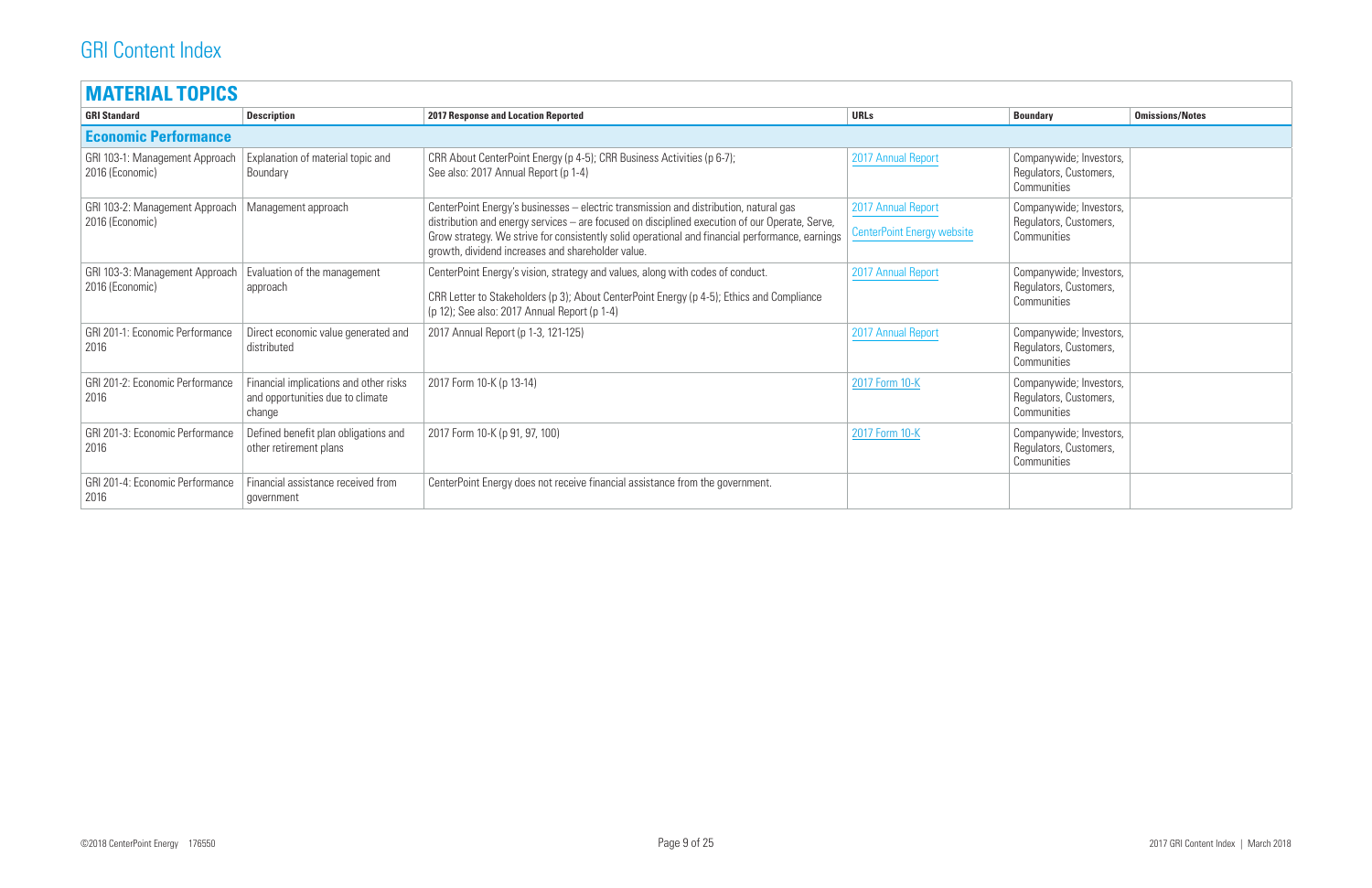| <b>MATERIAL TOPICS</b>                                             |                                                      |                                                                                                                                                                                                                                                                                                                                                                                                                                                                                                                                                                                                                                                             |                    |                                                                  |                        |
|--------------------------------------------------------------------|------------------------------------------------------|-------------------------------------------------------------------------------------------------------------------------------------------------------------------------------------------------------------------------------------------------------------------------------------------------------------------------------------------------------------------------------------------------------------------------------------------------------------------------------------------------------------------------------------------------------------------------------------------------------------------------------------------------------------|--------------------|------------------------------------------------------------------|------------------------|
| <b>GRI Standard</b>                                                | <b>Description</b>                                   | <b>2017 Response and Location Reported</b>                                                                                                                                                                                                                                                                                                                                                                                                                                                                                                                                                                                                                  | <b>URLs</b>        | <b>Boundary</b>                                                  | <b>Omissions/Notes</b> |
| <b>Indirect Economic Impacts</b>                                   |                                                      |                                                                                                                                                                                                                                                                                                                                                                                                                                                                                                                                                                                                                                                             |                    |                                                                  |                        |
| GRI 103-1: Management Approach<br>2016 (Indirect Economic Impacts) | Explanation of material topic and<br>Boundary        | The company maintains policies that explain our commitment to indirect economic topics,<br>including environmental, governance and social areas, such as human resources, purchasing,<br>community relations, economic development and ethics.<br>CRR About this Report (p. 2); CRR About CenterPoint Energy (p 4-5)                                                                                                                                                                                                                                                                                                                                        |                    | Companywide; Investors,<br>Regulators, Customers,<br>Communities |                        |
| GRI 103-2: Management Approach<br>2016 (Indirect Economic Impacts) | Management approach                                  | CenterPoint Energy's businesses - electric transmission and distribution, natural gas<br>distribution and energy services - are focused on disciplined execution of our Operate, Serve,<br>Grow strategy. We strive for consistently solid operational and financial performance, earnings<br>growth, dividend increases and shareholder value.                                                                                                                                                                                                                                                                                                             |                    | Companywide; Investors,<br>Regulators, Customers,<br>Communities |                        |
| GRI 103-3: Management Approach<br>2016 (Indirect Economic Impacts) | Evaluation of the management<br>approach             | CRR About this Report (p 2); CRR 2017 Results (p 7-8); CRR Communities (p 38-40)                                                                                                                                                                                                                                                                                                                                                                                                                                                                                                                                                                            |                    | Companywide; Investors,<br>Regulators, Customers,<br>Communities |                        |
| GRI 203-1: Indirect Economic<br>Impacts 2016                       | Infrastructure investments and<br>services supported | CRR 2017 Results (p 7-8); See also: 2017 Annual Report (p 1-4)<br>CRR Social (p 38-40)                                                                                                                                                                                                                                                                                                                                                                                                                                                                                                                                                                      | 2017 Annual Report | Companywide; Investors,<br>Regulators, Customers,<br>Communities |                        |
| GRI 203-2: Indirect Economic<br>Impacts 2016                       | Significant indirect economic impacts                | CenterPoint Energy's approach to economic development is to be a force for growth and<br>economic prosperity in the communities we serve. We create and retain jobs that facilitate<br>growth, provide a stable community tax base and grow employment within our service area.<br>Our Economic Development team works to support and leverage local communities' efforts to<br>promote economic growth. We also strive to influence the decisions of current and prospective<br>customers to expand, relocate and retain their businesses in CenterPoint Energy's service area,<br>therefore increasing regional economic prosperity.<br>CRR Social (p 40) |                    | Companywide; Investors,<br>Regulators, Customers,<br>Communities |                        |

| <b>Boundary</b>                                                  | <b>Omissions/Notes</b> |
|------------------------------------------------------------------|------------------------|
|                                                                  |                        |
| Companywide; Investors,<br>Regulators, Customers,<br>Communities |                        |
| Companywide; Investors,<br>Regulators, Customers,<br>Communities |                        |
| Companywide; Investors,<br>Regulators, Customers,<br>Communities |                        |
| Companywide; Investors,<br>Regulators, Customers,<br>Communities |                        |
| Companywide; Investors,<br>Regulators, Customers,<br>Communities |                        |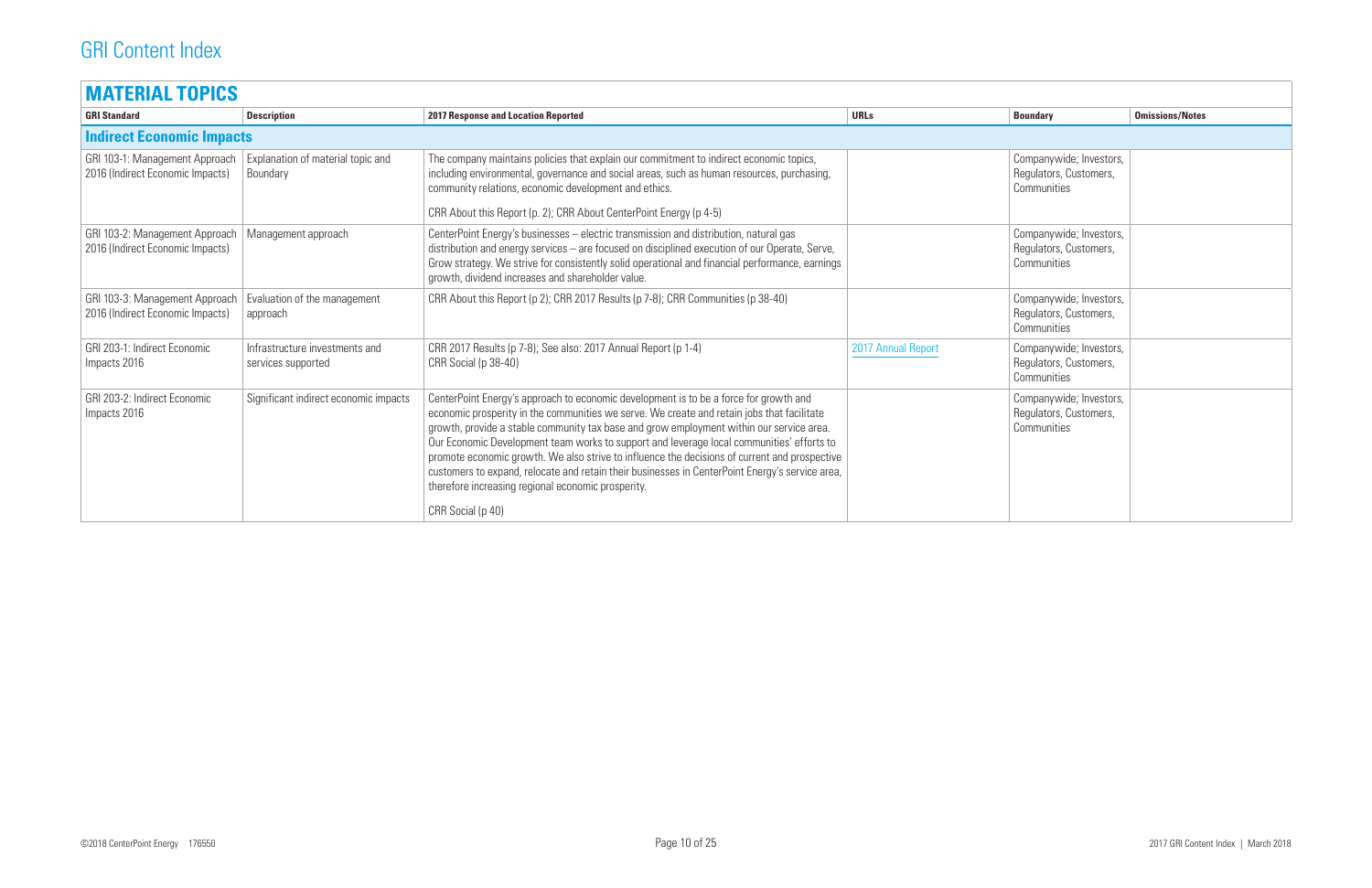| <b>MATERIAL TOPICS</b>                                                                   |                                                                                      |                                                                                                                                                                                                                                                                                                                                                                                                             |                                   |                                                                  |                                                          |
|------------------------------------------------------------------------------------------|--------------------------------------------------------------------------------------|-------------------------------------------------------------------------------------------------------------------------------------------------------------------------------------------------------------------------------------------------------------------------------------------------------------------------------------------------------------------------------------------------------------|-----------------------------------|------------------------------------------------------------------|----------------------------------------------------------|
| <b>GRI Standard</b>                                                                      | <b>Description</b>                                                                   | <b>2017 Response and Location Reported</b>                                                                                                                                                                                                                                                                                                                                                                  | <b>URLs</b>                       | <b>Boundary</b>                                                  | <b>Omissions/Notes</b>                                   |
| <b>Procurement Practices</b>                                                             |                                                                                      |                                                                                                                                                                                                                                                                                                                                                                                                             |                                   |                                                                  |                                                          |
| GRI 103-2: Management Approach<br>2016 (Procurement)                                     | Explanation of material topic and<br>Boundary                                        | CRR Purchasing and Supplier Diversity (p 49)                                                                                                                                                                                                                                                                                                                                                                |                                   | Companywide; Investors,<br>Regulators, Customers,<br>Communities |                                                          |
| GRI 103-2: Management Approach<br>2016 (Procurement)                                     | Management approach                                                                  | CenterPoint Energy's Purchasing and Logistics organization maintains the purchasing processes<br>for our goods and services. The purchasing policy defines procurement and payment practices,<br>which provide benefits, support and internal controls for the company, along with guiding<br>principles, The Purchasing and Logistics organization also oversees our robust supplier diversity<br>program. |                                   | Companywide; Investors,<br>Regulators, Customers,<br>Communities |                                                          |
|                                                                                          |                                                                                      | CRR Purchasing and Supplier Diversity (p 49)                                                                                                                                                                                                                                                                                                                                                                |                                   |                                                                  |                                                          |
| GRI 103-2: Management Approach<br>2016 (Procurement)                                     | Evaluation of the management<br>approach                                             | CRR Purchasing and Supplier Diversity (p 49)                                                                                                                                                                                                                                                                                                                                                                |                                   | Companywide; Investors,<br>Regulators, Customers,<br>Communities | We intend to ex<br>on our overall pu<br>targets and tota |
| <b>GRI 204-1: Procurement Practices</b><br>2016                                          | Proportion of spending on local<br>suppliers                                         | CRR Purchasing and Supplier Diversity (p 49)                                                                                                                                                                                                                                                                                                                                                                |                                   | Companywide; Investors,<br>Regulators, Customers,<br>Communities |                                                          |
| GRI 205-1: Anti-corruption 2016                                                          | Operations assessed for risks related<br>to corruption                               | CenterPoint Energy's operations are assessed for risks related to corruption.<br>See also: 2017 Form 10-K                                                                                                                                                                                                                                                                                                   | 2017 Form 10-K                    | Companywide; Investors,<br>Regulators, Customers,<br>Communities |                                                          |
| GRI 205-2: Anti-corruption 2016                                                          | Communication and training about<br>anti-corruption policies                         | CenterPoint Energy's employees, contractors, business partners and governance body<br>members receive training and communication about anti-corruption policies.                                                                                                                                                                                                                                            | <b>Ethics and Compliance Code</b> | Companywide; Investors,<br>Regulators, Customers,<br>Communities |                                                          |
| <b>Anti-competitive Behavior</b>                                                         |                                                                                      |                                                                                                                                                                                                                                                                                                                                                                                                             |                                   |                                                                  |                                                          |
| GRI 103-1: Management Approach<br>2016 (Anti-competitive Behavior)                       | Explanation of material topic and<br>Boundary                                        | CRR Ethics and Compliance (p 12); See also: Ethics Code of Conduct<br>CRR pages 14-15                                                                                                                                                                                                                                                                                                                       | <b>Ethics and Compliance Code</b> | Companywide; Investors,<br>Regulators, Customers,<br>Communities |                                                          |
| GRI 103-2: Management Approach   Management approach<br>2016 (Anti-competitive Behavior) |                                                                                      | CenterPoint Energy maintains an Ethics and Compliance Code that guides interactions with our   Ethics and Compliance Code<br>customers, suppliers, competitors and employees.                                                                                                                                                                                                                               |                                   | Companywide; Investors,<br>Regulators, Customers,<br>Communities |                                                          |
|                                                                                          |                                                                                      | CRR Ethics and Compliance (p 12); See also: Ethics Code of Conduct CRR pages 14-15                                                                                                                                                                                                                                                                                                                          |                                   |                                                                  |                                                          |
| GRI 103-3: Management Approach<br>2016 (Anti-competitive Behavior)                       | Evaluation of the management<br>approach                                             | CRR Ethics and Compliance (p 12); See also: Ethics Code of Conduct<br>CRR pages 14-15                                                                                                                                                                                                                                                                                                                       | <b>Ethics and Compliance Code</b> | Companywide; Investors,<br>Regulators, Customers,<br>Communities |                                                          |
| GRI 206-1: Anti-competitive<br>Behavior 2016                                             | Legal actions for anti-competitive<br>behavior, anti-trust and monopoly<br>practices | No legal actions for anti-competitive behavior, anti-trust and monopoly practice to CenterPoint<br>Energy's knowledge are pending or were completed during the reporting period regarding<br>anti-competitive behavior and violations of anti-trust and monopoly legislation.                                                                                                                               |                                   | Companywide; Investors,<br>Regulators, Customers,<br>Communities |                                                          |

| <b>Boundary</b>                                                  | <b>Omissions/Notes</b>                                                                                        |
|------------------------------------------------------------------|---------------------------------------------------------------------------------------------------------------|
|                                                                  |                                                                                                               |
| Companywide; Investors,<br>Regulators, Customers,<br>Communities |                                                                                                               |
| Companywide; Investors,<br>Regulators, Customers,<br>Communities |                                                                                                               |
| Companywide; Investors,<br>Regulators, Customers,<br>Communities | We intend to expand our reporting<br>on our overall purchasing strategy,<br>targets and totals in the future. |
| Companywide; Investors,<br>Regulators, Customers,<br>Communities |                                                                                                               |
| Companywide; Investors,<br>Regulators, Customers,<br>Communities |                                                                                                               |
| Companywide; Investors,<br>Regulators, Customers,<br>Communities |                                                                                                               |
|                                                                  |                                                                                                               |
| Companywide; Investors,<br>Regulators, Customers,<br>Communities |                                                                                                               |
| Companywide; Investors<br>Regulators, Customers,<br>Communities  |                                                                                                               |
| Companywide; Investors,<br>Regulators, Customers,<br>Communities |                                                                                                               |
| Companywide; Investors,<br>Regulators, Customers,<br>Communities |                                                                                                               |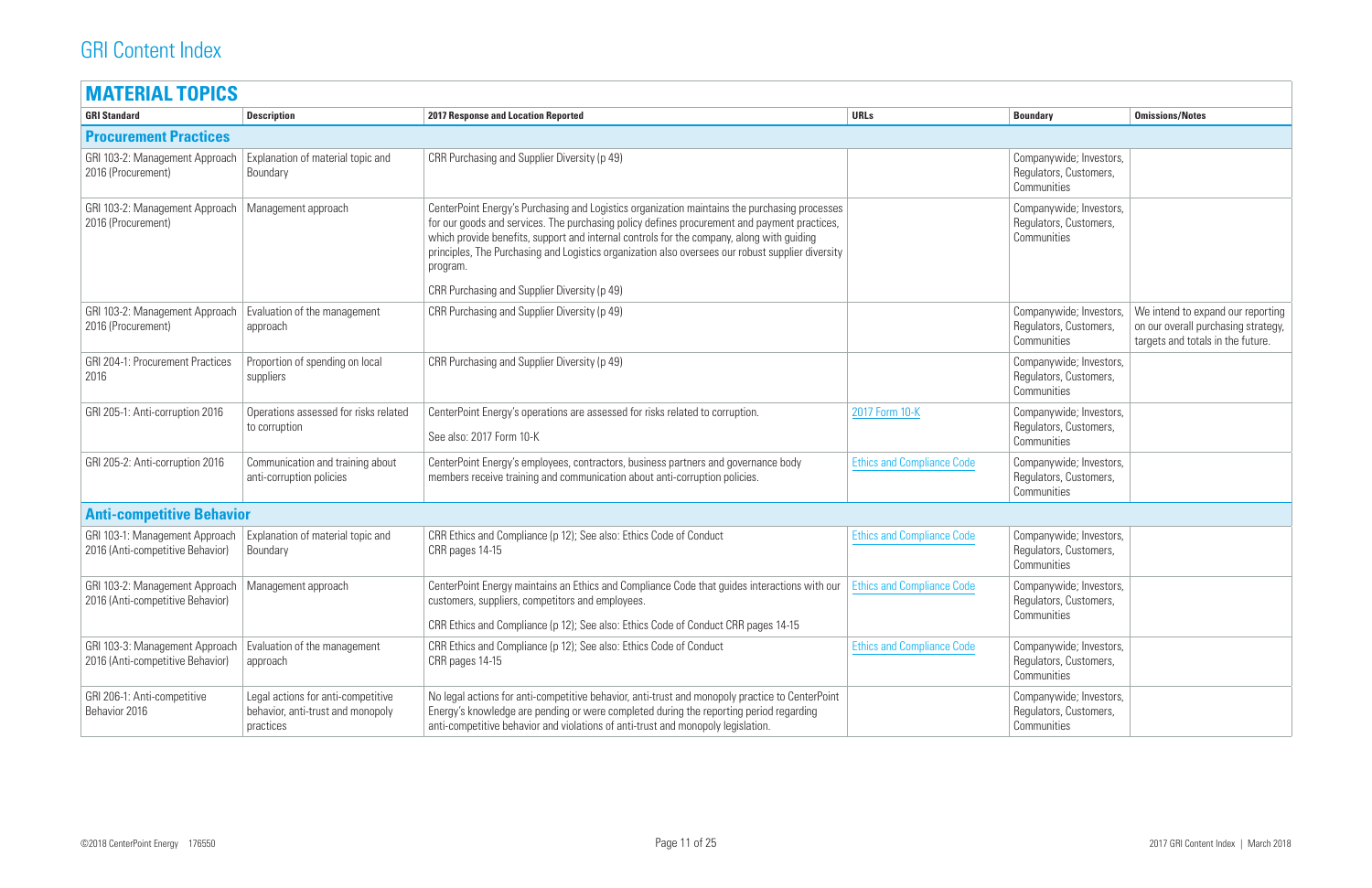| <b>ENVIRONMENTAL</b>                                   |                                                               |                                                                                                                                                                                                                                                                                                                                                                                                                                                                                                                                                                                                                                                                          |             |                                            |                                                                        |
|--------------------------------------------------------|---------------------------------------------------------------|--------------------------------------------------------------------------------------------------------------------------------------------------------------------------------------------------------------------------------------------------------------------------------------------------------------------------------------------------------------------------------------------------------------------------------------------------------------------------------------------------------------------------------------------------------------------------------------------------------------------------------------------------------------------------|-------------|--------------------------------------------|------------------------------------------------------------------------|
| <b>GRI Standard</b>                                    | <b>Description</b>                                            | <b>2017 Response and Location Reported</b>                                                                                                                                                                                                                                                                                                                                                                                                                                                                                                                                                                                                                               | <b>URLs</b> | <b>Boundary</b>                            | <b>Omissions/Notes</b>                                                 |
| <b>Materials</b>                                       |                                                               |                                                                                                                                                                                                                                                                                                                                                                                                                                                                                                                                                                                                                                                                          |             |                                            |                                                                        |
| GRI 103-1: Management Approach<br>2016 (Environmental) | Explanation of material topic and<br>Boundary                 | CRR Waste and Recycling (p 34)                                                                                                                                                                                                                                                                                                                                                                                                                                                                                                                                                                                                                                           |             | Operational                                |                                                                        |
| GRI 103-2: Management Approach<br>2016 (Environmental) | Management approach                                           | CenterPoint Energy purchases most of our high-volume materials in various units of measure<br>from various sources. Although a portion of steel, aluminum and other metals may come<br>from recycled sources, we are unable to determine exactly how much of recycled material is<br>used in our electric transmission and distribution, natural gas distribution and energy services<br>operations. CenterPoint Energy recycles steel, aluminum and other metals at the end of their<br>lifespan. Almost all the fuel we use is filtered and cleaned virgin material because sufficient<br>amounts of recycled fuels are unavailable.<br>CRR Waste and Recycling (p 34) |             | Operational                                |                                                                        |
| GRI 103-3: Management Approach<br>2016 (Environmental) | Evaluation of the management<br>approach                      | CRR Waste and Recycling (p 34)                                                                                                                                                                                                                                                                                                                                                                                                                                                                                                                                                                                                                                           |             | Operational                                | We intend to expand our reporting<br>on materials usage in the future. |
| GRI 301-2: Energy 2016                                 | Recycled input materials used                                 | CRR Waste and Recycling (p 34)                                                                                                                                                                                                                                                                                                                                                                                                                                                                                                                                                                                                                                           |             | Operational                                |                                                                        |
| <b>Energy</b>                                          |                                                               |                                                                                                                                                                                                                                                                                                                                                                                                                                                                                                                                                                                                                                                                          |             |                                            |                                                                        |
| GRI 103-1: Management Approach<br>2016 (Energy)        | Explanation of material topic and<br>Boundary                 | CRR Energy Efficiency (p 28-30)                                                                                                                                                                                                                                                                                                                                                                                                                                                                                                                                                                                                                                          |             | Expanded - select<br>external stakeholders |                                                                        |
| GRI 103-2: Management Approach<br>2016 (Energy)        | Management approach                                           | CenterPoint Energy provides our customers with greater choice and control over their<br>energy consumption. We are encouraging innovative products and services that give<br>customers greater insights into how they use energy. We also promote the installation of<br>energy-efficiency measures.<br>CRR GHG Emissions (p 26); Energy Efficiency (p 28-30)                                                                                                                                                                                                                                                                                                            |             | Expanded - select<br>external stakeholders |                                                                        |
| GRI 103-3: Management Approach<br>2016 (Energy)        | Evaluation of the management<br>approach                      | CRR Energy Efficiency (p 28-30)                                                                                                                                                                                                                                                                                                                                                                                                                                                                                                                                                                                                                                          |             | Expanded - select<br>external stakeholders |                                                                        |
| GRI 302-2: Energy 2016                                 | Energy consumption outside of the<br>organization             | Methodologies used include natural gas throughput (Subpart NN), estimated fugitive natural<br>gas emissions (Subpart W), operations emissions (fleet), fugitive emissions (SF6) and the GHG<br>protocol.<br>CRR Energy Efficiency (p 28-30); CRR Helping Customers Reduce Carbon Emissions (p 26); CRR<br>Waste and Recycling (p 34)                                                                                                                                                                                                                                                                                                                                     |             | Expanded - select<br>external stakeholders |                                                                        |
| GRI 302-5: Energy 2016                                 | Reductions in energy requirements of<br>products and services | CRR Energy Efficiency (p 28-30)                                                                                                                                                                                                                                                                                                                                                                                                                                                                                                                                                                                                                                          |             | Expanded - select<br>external stakeholders |                                                                        |

| <b>Boundary</b>                            | <b>Omissions/Notes</b>                                                 |
|--------------------------------------------|------------------------------------------------------------------------|
|                                            |                                                                        |
| Operational                                |                                                                        |
| Operational                                |                                                                        |
| Operational                                | We intend to expand our reporting<br>on materials usage in the future. |
| Operational                                |                                                                        |
|                                            |                                                                        |
| Expanded - select<br>external stakeholders |                                                                        |
| Expanded - select<br>external stakeholders |                                                                        |
| Expanded - select<br>external stakeholders |                                                                        |
| Expanded - select<br>external stakeholders |                                                                        |
| Expanded - select<br>external stakeholders |                                                                        |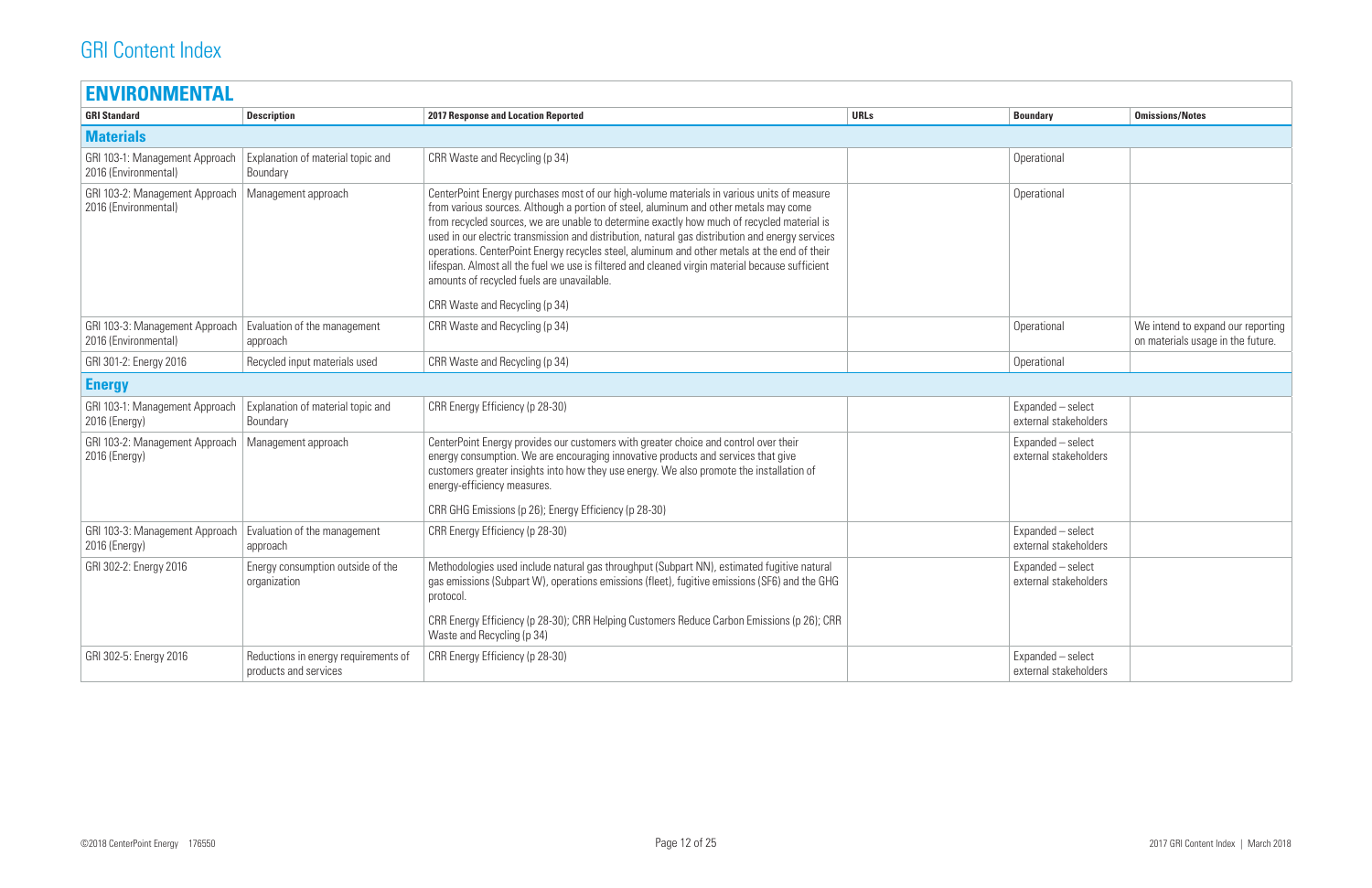| <b>ENVIRONMENTAL</b>                                  |                                               |                                                                                                                                                                                                                                                                                                                                                                                                                                                                                                                                                                                                                                                                                                                                                                                                                                                                           |             |                                            |                        |
|-------------------------------------------------------|-----------------------------------------------|---------------------------------------------------------------------------------------------------------------------------------------------------------------------------------------------------------------------------------------------------------------------------------------------------------------------------------------------------------------------------------------------------------------------------------------------------------------------------------------------------------------------------------------------------------------------------------------------------------------------------------------------------------------------------------------------------------------------------------------------------------------------------------------------------------------------------------------------------------------------------|-------------|--------------------------------------------|------------------------|
| <b>GRI Standard</b>                                   | <b>Description</b>                            | <b>2017 Response and Location Reported</b>                                                                                                                                                                                                                                                                                                                                                                                                                                                                                                                                                                                                                                                                                                                                                                                                                                | <b>URLs</b> | <b>Boundary</b>                            | <b>Omissions/Notes</b> |
| <b>Water</b>                                          |                                               |                                                                                                                                                                                                                                                                                                                                                                                                                                                                                                                                                                                                                                                                                                                                                                                                                                                                           |             |                                            |                        |
| GRI 103-1: Management Approach<br>2016 (Water)        | Explanation of material topic and<br>Boundary | While this topic did not meet CenterPoint Energy's threshold for materiality, some information<br>is being provided due to its importance to some stakeholders.                                                                                                                                                                                                                                                                                                                                                                                                                                                                                                                                                                                                                                                                                                           |             | Operational                                |                        |
| GRI 103-2: Management Approach<br>2016 (Water)        | Management approach                           | CenterPoint Energy is a domestic energy delivery company that includes electric transmission<br>and distribution, natural gas distribution, and energy services operations. The company does<br>not generate electricity or extract water for cooling and, therefore, is neither an industrial user<br>or consumer of water, nor does it use a significant volume of water in its operations. Water is<br>used at CenterPoint Energy's offices and some of its control facilities for potable water needs.                                                                                                                                                                                                                                                                                                                                                                |             | Operational                                |                        |
| <b>Biodiversity</b>                                   |                                               |                                                                                                                                                                                                                                                                                                                                                                                                                                                                                                                                                                                                                                                                                                                                                                                                                                                                           |             |                                            |                        |
| GRI 103-1: Management Approach<br>2016 (Biodiversity) | Explanation of material topic and<br>Boundary | CenterPoint Energy's Environmental Policy commits the company to responsible environmental<br>operations and effective environmental stewardship. The policy guides our approach to<br>biodiversity protection.                                                                                                                                                                                                                                                                                                                                                                                                                                                                                                                                                                                                                                                           |             | Expanded - select<br>external stakeholders |                        |
|                                                       |                                               | CRR Biodiversity (p 31-33)                                                                                                                                                                                                                                                                                                                                                                                                                                                                                                                                                                                                                                                                                                                                                                                                                                                |             |                                            |                        |
| GRI 103-2: Management Approach<br>2016 (Biodiversity) | Management approach                           | CenterPoint Energy assesses proposed locations for electric transmission facilities and pipeline<br>routes in order to identify sensitive areas, including protected species and habitats; avoids<br>environmentally or culturally sensitive areas when practical and when alternative locations or<br>routes are feasible; minimizes project footprints and ecological impact of facilities; mitigates<br>impacts through restoration and careful vegetation management of pipeline rights-of-ways,<br>avoiding active bird nests during the breeding season; monitors and works collaboratively<br>with regulatory agencies in the management of affected listed species and ecosystems; and<br>partners with federal and state regulatory agencies and nonprofit conservation groups to<br>support biodiversity conservation efforts beyond our operational footprint. |             | Expanded - select<br>external stakeholders |                        |
| GRI 103-3: Management Approach<br>2016 (Biodiversity) | Evaluation of the management<br>approach      | CRR Biodiversity (p 31-33)                                                                                                                                                                                                                                                                                                                                                                                                                                                                                                                                                                                                                                                                                                                                                                                                                                                |             | Expanded - select<br>external stakeholders |                        |

| <b>Boundary</b>                            | <b>Omissions/Notes</b> |
|--------------------------------------------|------------------------|
|                                            |                        |
| Operational                                |                        |
| Operational                                |                        |
|                                            |                        |
| Expanded - select<br>external stakeholders |                        |
| Expanded - select<br>external stakeholders |                        |
| Expanded - select<br>external stakeholders |                        |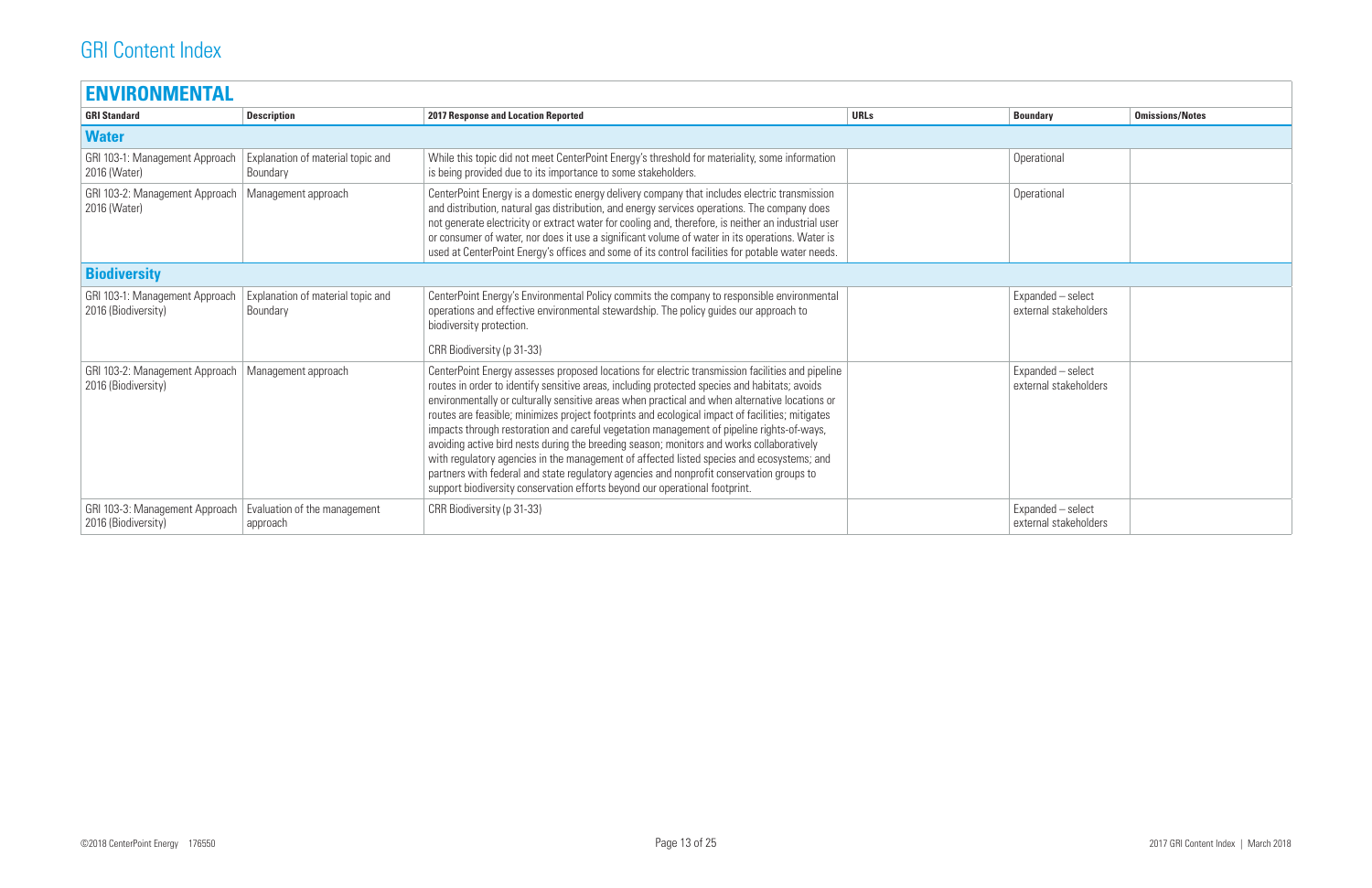| <b>ENVIRONMENTAL</b>            |                                                                                                                                                    |                                                                                                                                                                                                                                                                                                                                                                                                                                                                                                                                                                                                                                                                                                                                                                                                                                                                                                                                                                                                                                                                                                                                                             |             |                                            |                        |
|---------------------------------|----------------------------------------------------------------------------------------------------------------------------------------------------|-------------------------------------------------------------------------------------------------------------------------------------------------------------------------------------------------------------------------------------------------------------------------------------------------------------------------------------------------------------------------------------------------------------------------------------------------------------------------------------------------------------------------------------------------------------------------------------------------------------------------------------------------------------------------------------------------------------------------------------------------------------------------------------------------------------------------------------------------------------------------------------------------------------------------------------------------------------------------------------------------------------------------------------------------------------------------------------------------------------------------------------------------------------|-------------|--------------------------------------------|------------------------|
| <b>GRI Standard</b>             | <b>Description</b>                                                                                                                                 | <b>2017 Response and Location Reported</b>                                                                                                                                                                                                                                                                                                                                                                                                                                                                                                                                                                                                                                                                                                                                                                                                                                                                                                                                                                                                                                                                                                                  | <b>URLs</b> | <b>Boundary</b>                            | <b>Omissions/Notes</b> |
| <b>Biodiversity</b> (continued) |                                                                                                                                                    |                                                                                                                                                                                                                                                                                                                                                                                                                                                                                                                                                                                                                                                                                                                                                                                                                                                                                                                                                                                                                                                                                                                                                             |             |                                            |                        |
| GRI 304-1: Biodiversity 2016    | Operational sites owned, leased,<br>managed in, or adjacent to, protected<br>areas and areas of high biodiversity<br>value outside protected areas | Operational sites owned, leased, managed in, or adjacent to, protected areas and areas of high<br>biodiversity value outside protected areas<br>• The Brazoria National Wildlife Refuge, which is managed United States Fish and Wildlife<br>Service, is a wildlife conservation area along the coast of Texas, east of Angleton and<br>Lake Jackson. CenterPoint Energy's distribution lines, power delivery lines and equipment<br>run through the refuge, covering approximately 0.1 square kilometers (km <sup>2</sup> ). At this time,<br>the biodiversity status of the refuge has not been evaluated or established.<br>• Justin Hurst Wildlife Management Area is located west of Freeport near Jones Creek in<br>Brazoria County, Texas, and is part of the Texas Parks and Wildlife Department (TPWD).<br>CenterPoint Energy's transmission and distribution lines, power delivery lines and<br>equipment run through the area, covering 0.25 km <sup>2</sup> . The biodiversity status of the refuge<br>has not been evaluated or established.<br>• Brazos Bend State Park is located along the Brazos River in Needville, Texas, and is part of |             | Expanded - select<br>external stakeholders |                        |
|                                 |                                                                                                                                                    | the TPWD. CenterPoint Energy's distribution lines, power delivery lines and equipment run<br>through the refuge, covering 0.03 km <sup>2</sup> . The biodiversity status of the refuge has not been<br>evaluated or established.<br>• Sheldon Lake State Park is located just east of Houston and is part of TPWD. CenterPoint<br>Energy's distribution lines run around the perimeter of half of the state park. Power<br>delivery lines and equipment cover 0.03 km <sup>2</sup> . The biodiversity status of the refuge has not<br>been evaluated or established.<br>• San Jacinto State Park is located off the Houston Ship Channel in Texas and is part of the<br>TPWD CenterPoint Energy's transmission and distribution lines run around the perimeter                                                                                                                                                                                                                                                                                                                                                                                              |             |                                            |                        |
|                                 |                                                                                                                                                    | of half of the state park. Power delivery lines and equipment cover 0.07 km <sup>2</sup> . The<br>biodiversity status of the refuge has not been evaluated or established.<br>• Galveston Island State Park in Galveston, Texas, is part of the TPWD. CenterPoint Energy's<br>transmission and distribution lines run through the state park, along with power delivery<br>lines and equipment. The biodiversity status of the refuge has not been evaluated or<br>established.<br>• Galveston Bay (Virginia Point Peninsula Preserve) is part of the Scenic Galveston preserve<br>in Texas. CenterPoint Energy's transmission lines run through the preserve, along with                                                                                                                                                                                                                                                                                                                                                                                                                                                                                   |             |                                            |                        |
|                                 |                                                                                                                                                    | power delivery lines and equipment that cover 0.12 km <sup>2</sup> . The biodiversity status of the<br>refuge has not been evaluated or established.<br>• Katy Prairie Preserve is part of the Katy Prairie Conservancy land trust in Houston.<br>CenterPoint Energy's transmission and distribution lines, along with power delivery lines<br>and equipment, run through the preserve. Size cannot be assessed because the preserve<br>is a collection of individual conservation sites. The biodiversity status of the refuge has<br>not been evaluated or established.<br>See worksheet 304-1                                                                                                                                                                                                                                                                                                                                                                                                                                                                                                                                                            |             |                                            |                        |
| GRI 304-2: Biodiversity 2016    | Significant impacts of activities,<br>products and services on biodiversity                                                                        | CRR Biodiversity (p 28-30)                                                                                                                                                                                                                                                                                                                                                                                                                                                                                                                                                                                                                                                                                                                                                                                                                                                                                                                                                                                                                                                                                                                                  |             | Expanded - select<br>external stakeholders |                        |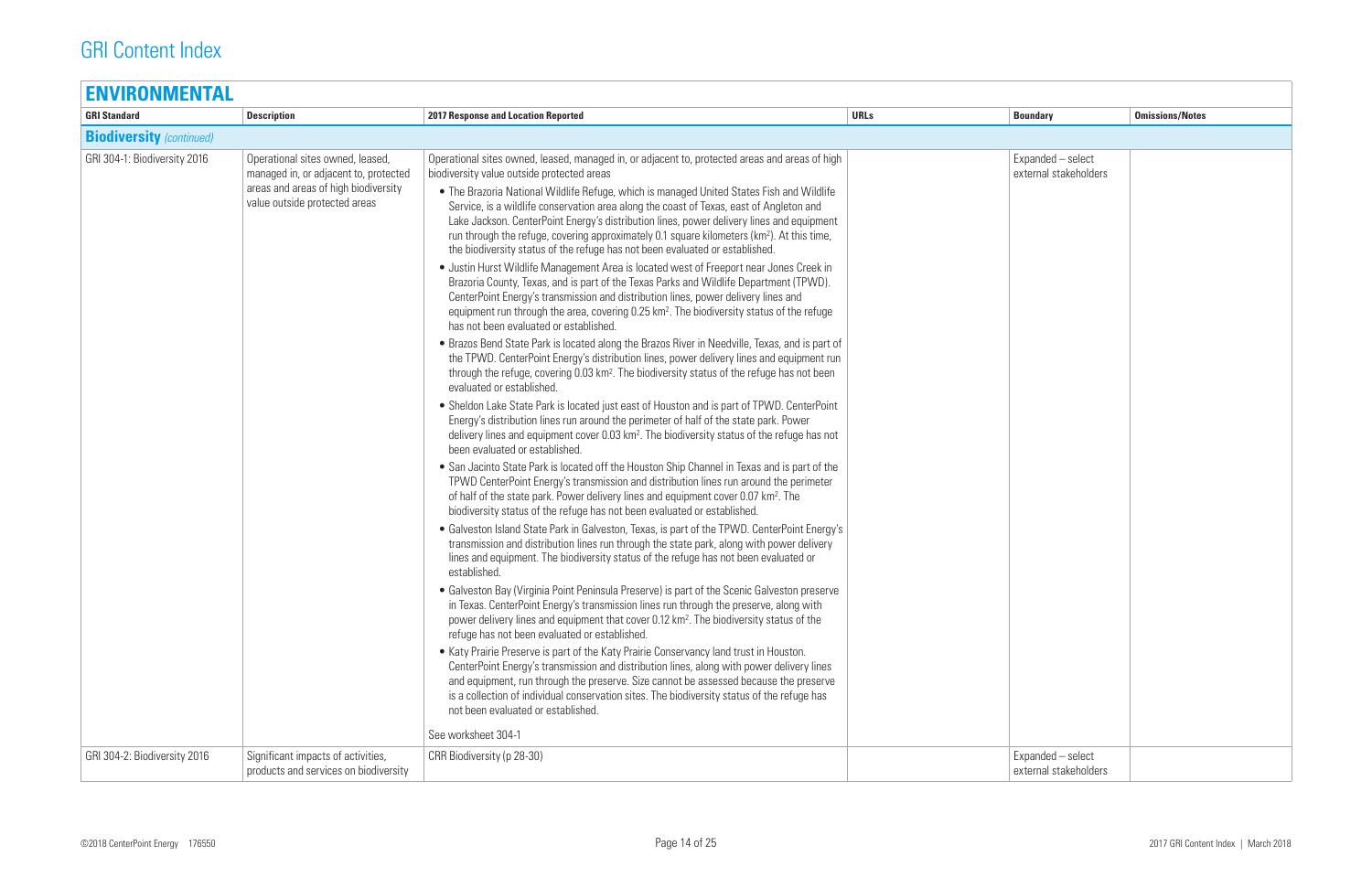| <b>ENVIRONMENTAL</b>                               |                                                                                                                         |                                                                                                                                                                                                                                                                                                                                                                                                                                                                                                                                                                                                                                                                                                                                                                                                                                                    |             |                                                                  |                                                                        |
|----------------------------------------------------|-------------------------------------------------------------------------------------------------------------------------|----------------------------------------------------------------------------------------------------------------------------------------------------------------------------------------------------------------------------------------------------------------------------------------------------------------------------------------------------------------------------------------------------------------------------------------------------------------------------------------------------------------------------------------------------------------------------------------------------------------------------------------------------------------------------------------------------------------------------------------------------------------------------------------------------------------------------------------------------|-------------|------------------------------------------------------------------|------------------------------------------------------------------------|
| <b>GRI Standard</b>                                | <b>Description</b>                                                                                                      | <b>2017 Response and Location Reported</b>                                                                                                                                                                                                                                                                                                                                                                                                                                                                                                                                                                                                                                                                                                                                                                                                         | <b>URLs</b> | <b>Boundary</b>                                                  | <b>Omissions/Notes</b>                                                 |
| <b>Biodiversity</b> (continued)                    |                                                                                                                         |                                                                                                                                                                                                                                                                                                                                                                                                                                                                                                                                                                                                                                                                                                                                                                                                                                                    |             |                                                                  |                                                                        |
| GRI 304-3: Biodiversity 2016                       | Habitats protected or restored                                                                                          | CRR Biodiversity (p 28-30)                                                                                                                                                                                                                                                                                                                                                                                                                                                                                                                                                                                                                                                                                                                                                                                                                         |             | Expanded - select<br>external stakeholders                       |                                                                        |
| GRI 304-4: Biodiversity 2016                       | <b>IUCN Red List species and national</b><br>conservation list species with habitats<br>in areas affected by operations | No known International Union for Conservation of Nature (IUCN) Red List species habitats<br>in the category of "critically endangered" or "vulnerable" appear in our service territory. One<br>electric transmission line traverses geographic areas where Navasota ladies' tresses are<br>known to occur. However, no such plants have been identified in that location to date. Only one<br>species of habitat in the category of "near-threatened" exists in our service territory, which<br>is the reddish egret (Egretta rufenscens). A large number of species in the "least concern"<br>category exist in our service area. Most notable are the bald eagle (Haliaeetus leucocephalus)<br>and brown pelican (Pelecanus occidentalis), which have been delisted within the last decade<br>due to remarkable recoveries from near extinction. |             | Expanded - select<br>external stakeholders                       |                                                                        |
| <b>Emissions</b>                                   |                                                                                                                         |                                                                                                                                                                                                                                                                                                                                                                                                                                                                                                                                                                                                                                                                                                                                                                                                                                                    |             |                                                                  |                                                                        |
| GRI 103-1: Management Approach<br>2016 (Emissions) | Explanation of material topic and<br>Boundary                                                                           | CenterPoint Energy has made investments and implemented controls to reduce greenhouse<br>gas (GHG) emissions from our operations, while also deploying new technologies to increase<br>efficiency for the company and our customers. GHG emissions are generated from the<br>company's natural gas distribution and storage business and, to a lesser extent, from the<br>electric transmission and distribution business and fleet operations. CenterPoint Energy does<br>not generate electricity, nor do we own or operate natural gas production facilities. Not having<br>electric generation or natural gas production assets reduces environmental risk and the overall<br>level of GHG emissions relative to many industry peers.                                                                                                          |             | Companywide; Investors,<br>Regulators, Customers,<br>Communities |                                                                        |
| GRI 103-2: Management Approach<br>2016 (Emissions) | Management approach                                                                                                     | CenterPoint Energy is committed to conducting operations in an environmentally responsible<br>manner. We are addressing GHG emissions by:<br>• Working to reduce our operational emissions;<br>• Building natural gas infrastructure that enables use of cleaner-burning natural gas;<br>• Helping our customers use the energy we provide efficiently; and<br>• Participating in external research and development programs to improve operating<br>efficiencies.<br>CRR GHG Emissions (p 23)                                                                                                                                                                                                                                                                                                                                                     |             | Companywide; Investors,<br>Regulators, Customers,<br>Communities |                                                                        |
| GRI 103-3: Management Approach<br>2016 (Emissions) | Evaluation of the management<br>approach                                                                                | CRR GHG Emissions (p 23)                                                                                                                                                                                                                                                                                                                                                                                                                                                                                                                                                                                                                                                                                                                                                                                                                           |             | Companywide; Investors,<br>Regulators, Customers,<br>Communities | <b>CenterPoint Ene</b><br>expand its repor<br>Scope 2 and 3 e<br>years |
| GRI 305-1: Emissions 2016                          | Direct (Scope 1) GHG emissions                                                                                          | See worksheet 305-1<br>CRR GHG Emissions (p 23-27)                                                                                                                                                                                                                                                                                                                                                                                                                                                                                                                                                                                                                                                                                                                                                                                                 |             | Companywide; Investors,<br>Regulators, Customers,<br>Communities |                                                                        |

| <b>Boundary</b>                                                  | <b>Omissions/Notes</b>                                                                                         |
|------------------------------------------------------------------|----------------------------------------------------------------------------------------------------------------|
|                                                                  |                                                                                                                |
| Expanded - select<br>external stakeholders                       |                                                                                                                |
| Expanded - select<br>external stakeholders                       |                                                                                                                |
|                                                                  |                                                                                                                |
| Companywide; Investors,<br>Regulators, Customers,<br>Communities |                                                                                                                |
| Companywide; Investors,<br>Regulators, Customers,<br>Communities |                                                                                                                |
| Companywide; Investors,<br>Regulators, Customers,<br>Communities | CenterPoint Energy intends to<br>expand its reporting to include<br>Scope 2 and 3 emissions in future<br>years |
| Companywide; Investors,<br>Regulators, Customers,<br>Communities |                                                                                                                |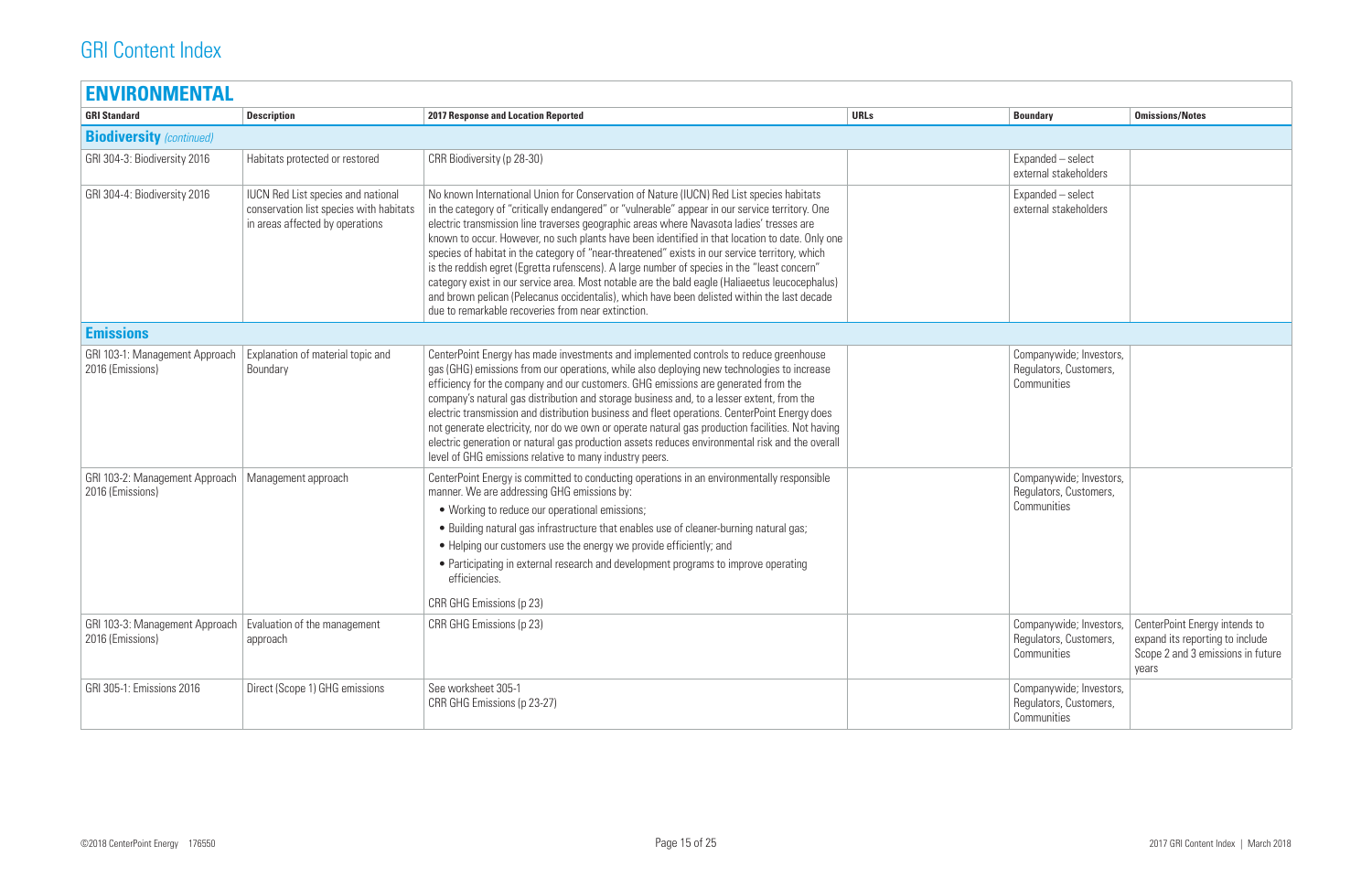| <b>ENVIRONMENTAL</b>                                         |                                               |                                                                                                                                                                                                                                                                                                                                                                                                                                                                                                                                                                                                                                                                      |             |                                                                  |                                                |
|--------------------------------------------------------------|-----------------------------------------------|----------------------------------------------------------------------------------------------------------------------------------------------------------------------------------------------------------------------------------------------------------------------------------------------------------------------------------------------------------------------------------------------------------------------------------------------------------------------------------------------------------------------------------------------------------------------------------------------------------------------------------------------------------------------|-------------|------------------------------------------------------------------|------------------------------------------------|
| <b>GRI Standard</b>                                          | <b>Description</b>                            | <b>2017 Response and Location Reported</b>                                                                                                                                                                                                                                                                                                                                                                                                                                                                                                                                                                                                                           | <b>URLs</b> | <b>Boundary</b>                                                  | <b>Omissions/Notes</b>                         |
| <b>Emissions</b> (continued)                                 |                                               |                                                                                                                                                                                                                                                                                                                                                                                                                                                                                                                                                                                                                                                                      |             |                                                                  |                                                |
| GRI 305-2: Emissions 2016                                    | Energy indirect (Scope 2) GHG<br>emissions    | CenterPoint Energy intends to expand its reporting to include Scope 2 emissions in future<br>years.                                                                                                                                                                                                                                                                                                                                                                                                                                                                                                                                                                  |             |                                                                  |                                                |
| GRI 305-3: Emissions 2016                                    | Other indirect (Scope 3) GHG emissions        | CenterPoint Energy intends to expand its reporting to include Scope 3 emissions in future<br>years.                                                                                                                                                                                                                                                                                                                                                                                                                                                                                                                                                                  |             |                                                                  |                                                |
| GRI 305-5: Emissions 2016                                    | Reduction of GHG emissions                    | CRR GHG Emissions (p 23, 25-26)                                                                                                                                                                                                                                                                                                                                                                                                                                                                                                                                                                                                                                      |             | Companywide; Investors,<br>Regulators, Customers,<br>Communities |                                                |
| <b>Effluents and Waste</b>                                   |                                               |                                                                                                                                                                                                                                                                                                                                                                                                                                                                                                                                                                                                                                                                      |             |                                                                  |                                                |
| GRI 103-1: Management Approach<br>2016 (Effluents and Waste) | Explanation of material topic and<br>Boundary | CenterPoint Energy tracks hazardous and regulated waste to ensure proper management.<br>CRR Waste and Recycling (p 34)                                                                                                                                                                                                                                                                                                                                                                                                                                                                                                                                               |             | Expanded - select<br>external stakeholders                       |                                                |
| GRI 103-2: Management Approach<br>2016 (Effluents and Waste) | Management approach                           | CenterPoint Energy maintains an environmental policy and procedures, and we have a<br>department dedicated to the company's environmental efforts. The company takes care not<br>to affect water bodies during construction of facilities. Prior to construction, the company<br>works collaboratively with regulatory agencies and other stakeholders to assess potential<br>impacts and uses technologies to minimize disturbance to water resources during construction.<br>CenterPoint Energy recognizes water-related issues are a growing global concern and is<br>committed to use water in a responsible manner and minimize impact on local water supplies. |             | Expanded - select<br>external stakeholders                       |                                                |
| GRI 103-3: Management Approach<br>2016 (Effluents and Waste) | Evaluation of the management<br>approach      | CRR Waste and Recycling (p 34)                                                                                                                                                                                                                                                                                                                                                                                                                                                                                                                                                                                                                                       |             | Expanded - select<br>external stakeholders                       | We intend to ex<br>on effluents and<br>future. |
| GRI 306-2: Effluents and Waste<br>2016                       | Waste by type and disposal method             | Our hazardous regulated waste disposed in 2016 was 6,868,197 pounds.<br>CRR Waste and Recycling (p 34)                                                                                                                                                                                                                                                                                                                                                                                                                                                                                                                                                               |             | Operational control                                              | Partial                                        |
| GRI 306-3: Effluents and Waste<br>2015                       | Significant spills                            | The Houston Electric Environmental Oil Spill Program has been in place for more than 35 years,<br>and its objective is to comply with federal, state and local environmental regulations. Our<br>Electric Operations' environmental department has dedicated emergency response cleanup<br>contractors that respond to all oil spills from our equipment. Our emergency response cleanup<br>contractors act quickly to remediate a spill area. We work with customers to re-landscape<br>yards affected and take pride in restoring areas to their original form or better.                                                                                          |             | Operational control                                              |                                                |
| GRI 306-4: Effluents and Waste<br>2016                       | Transport of hazardous waste                  | CenterPoint Energy tracks hazardous and regulated waste to ensure proper management. Our<br>hazardous regulated waste disposed in 2016 was 6,868,197 pounds. No hazardous waste was<br>shipped internationally.                                                                                                                                                                                                                                                                                                                                                                                                                                                      |             | Operational control                                              | Partial; some de<br>unavailble.                |
|                                                              |                                               | CRR Waste and Recycling (p 34)                                                                                                                                                                                                                                                                                                                                                                                                                                                                                                                                                                                                                                       |             |                                                                  |                                                |
|                                                              |                                               |                                                                                                                                                                                                                                                                                                                                                                                                                                                                                                                                                                                                                                                                      |             |                                                                  |                                                |

| <b>Boundary</b>                                                  | <b>Omissions/Notes</b>                                                        |
|------------------------------------------------------------------|-------------------------------------------------------------------------------|
|                                                                  |                                                                               |
|                                                                  |                                                                               |
|                                                                  |                                                                               |
| Companywide; Investors,<br>Regulators, Customers,<br>Communities |                                                                               |
|                                                                  |                                                                               |
| Expanded - select<br>external stakeholders                       |                                                                               |
| Expanded - select<br>external stakeholders                       |                                                                               |
| Expanded - select<br>external stakeholders                       | We intend to expand our reporting<br>on effluents and waste in the<br>future. |
| Operational control                                              | Partial                                                                       |
| Operational control                                              |                                                                               |
| Operational control                                              | Partial; some details are<br>unavailble.                                      |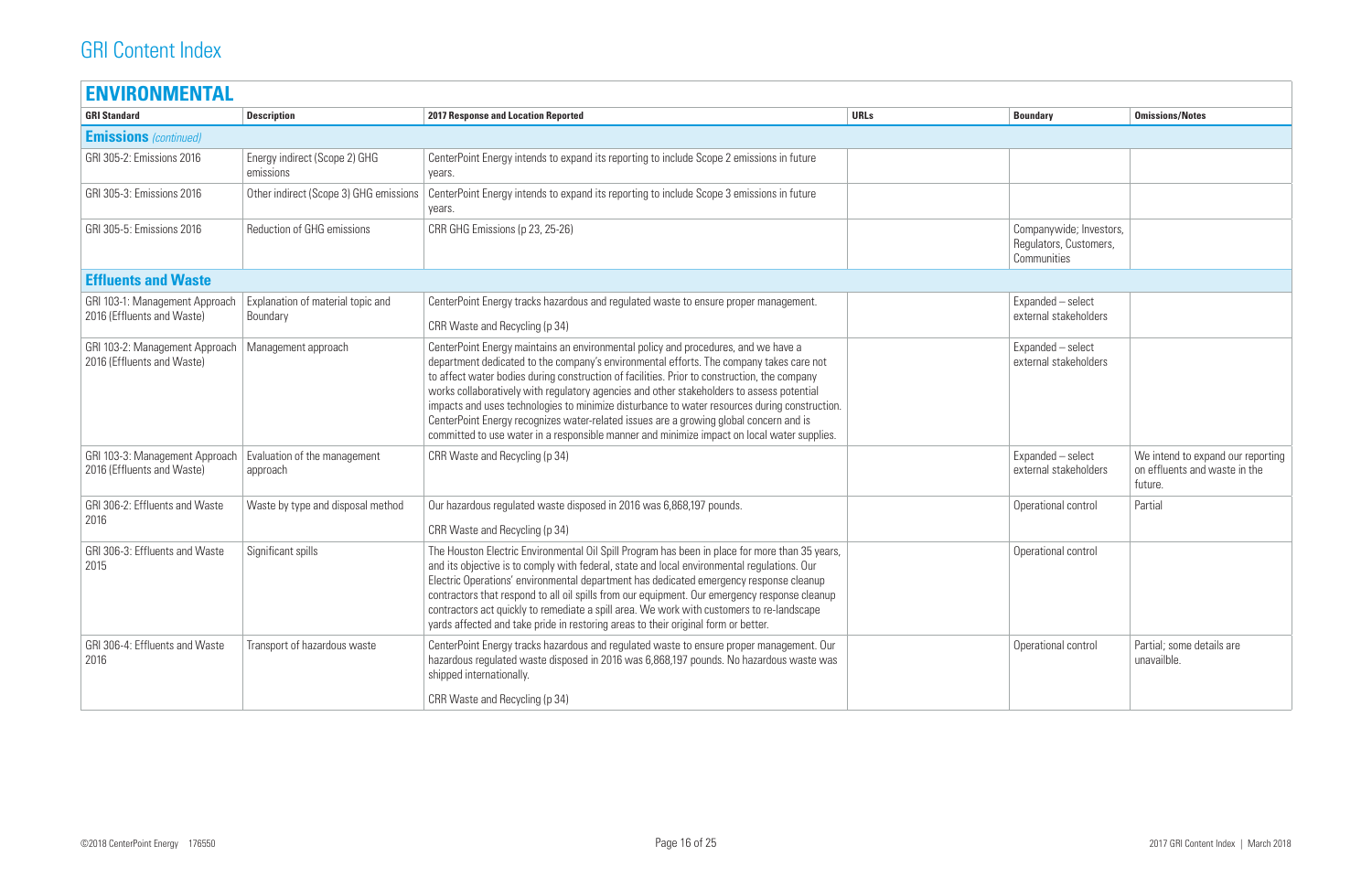| <b>ENVIRONMENTAL</b>                                                          |                                                                  |                                                                                                                                                                                                                                                                                                                                                                                                |             |                                                                  |                                                                    |
|-------------------------------------------------------------------------------|------------------------------------------------------------------|------------------------------------------------------------------------------------------------------------------------------------------------------------------------------------------------------------------------------------------------------------------------------------------------------------------------------------------------------------------------------------------------|-------------|------------------------------------------------------------------|--------------------------------------------------------------------|
| <b>GRI Standard</b>                                                           | <b>Description</b>                                               | <b>2017 Response and Location Reported</b>                                                                                                                                                                                                                                                                                                                                                     | <b>URLs</b> | <b>Boundary</b>                                                  | <b>Omissions/Notes</b>                                             |
| <b>Environmental Compliance</b>                                               |                                                                  |                                                                                                                                                                                                                                                                                                                                                                                                |             |                                                                  |                                                                    |
| GRI 103-1: Management Approach<br>2016 (Environmental Compliance)             | Explanation of material topic and<br>Boundary                    | CRR Environmental Policy and Approach (p 21-22)                                                                                                                                                                                                                                                                                                                                                |             | Operational control                                              |                                                                    |
| GRI 103-2: Management Approach<br>2016 (Environmental Compliance)             | Management approach                                              | CenterPoint Energy maintains an environmental policy and has a department dedicated to the<br>company's environmental activities, including corporate environmental policies and procedures.<br>CRR Environmental Policy and Approach (p 21-22)                                                                                                                                                |             | Operational control                                              |                                                                    |
| GRI 103-3: Management Approach<br>2016 (Environmental Compliance)             | Evaluation of the management<br>approach                         | The management approach is evaluated annually and considers tools and factors, such<br>as internal audits, changes in the regulatory and legislative landscapes, impacts to<br>environmental indicators, changes in stakeholder priorities and related issues. Adjustments<br>to the management approach may be made from time to time, as approved by the company's<br>environmental officer. |             | Operational control                                              |                                                                    |
| GRI 307-1: Environmental<br>Compliance 2016                                   | Non-compliance with environmental<br>laws and regulations        | From time to time the company responds to complaints or notices about non-compliance with<br>environmental laws and regulations, most of which are minor and include nuisance-related<br>matters.                                                                                                                                                                                              |             | Operational control                                              |                                                                    |
| <b>Supplier Environmental Assessment</b>                                      |                                                                  |                                                                                                                                                                                                                                                                                                                                                                                                |             |                                                                  |                                                                    |
| GRI 103-1: Management Approach<br>2016 (Supplier Environmental<br>Assessment) | Explanation of material topic and<br>Boundary                    | CRR Purchasing and Supplier Diversity (p 49)                                                                                                                                                                                                                                                                                                                                                   |             | Companywide; Investors,<br>Regulators, Customers,<br>Communities |                                                                    |
| GRI 103-2: Management Approach<br>2016 (Supplier Environmental<br>Assessment) | Management approach                                              | CenterPoint Energy maintains purchasing standards to support our business practices. We<br>have a robust supplier diversity program and a Supplier Code of Conduct. CRR Purchasing and<br>Supplier Diversity (p 49)                                                                                                                                                                            |             | Companywide; Investors,<br>Regulators, Customers,<br>Communities |                                                                    |
| GRI 103-3: Management Approach<br>2016 (Supplier Environmental<br>Assessment) | Evaluation of the management<br>approach                         | CRR Purchasing and Supplier Diversity (p 49)                                                                                                                                                                                                                                                                                                                                                   |             | Companywide; Investors,<br>Regulators, Customers,<br>Communities |                                                                    |
| GRI 308-1: Supplier Environmental<br>Assessment 2016                          | New suppliers that were screened<br>using environmental criteria | CenterPoint Energy does not currently have a formal supplier environmental assessment<br>process.                                                                                                                                                                                                                                                                                              |             |                                                                  | CenterPoint Ene<br>currently have a<br>environmental a<br>process. |

| <b>Boundary</b>                                                  | <b>Omissions/Notes</b>                                                                                  |
|------------------------------------------------------------------|---------------------------------------------------------------------------------------------------------|
|                                                                  |                                                                                                         |
| Operational control                                              |                                                                                                         |
| Operational control                                              |                                                                                                         |
| Operational control                                              |                                                                                                         |
| Operational control                                              |                                                                                                         |
|                                                                  |                                                                                                         |
| Companywide; Investors,<br>Regulators, Customers,<br>Communities |                                                                                                         |
| Companywide; Investors,<br>Regulators, Customers,<br>Communities |                                                                                                         |
| Companywide; Investors,<br>Regulators, Customers,<br>Communities |                                                                                                         |
|                                                                  | CenterPoint Energy does not<br>currently have a formal supplier<br>environmental assessment<br>process. |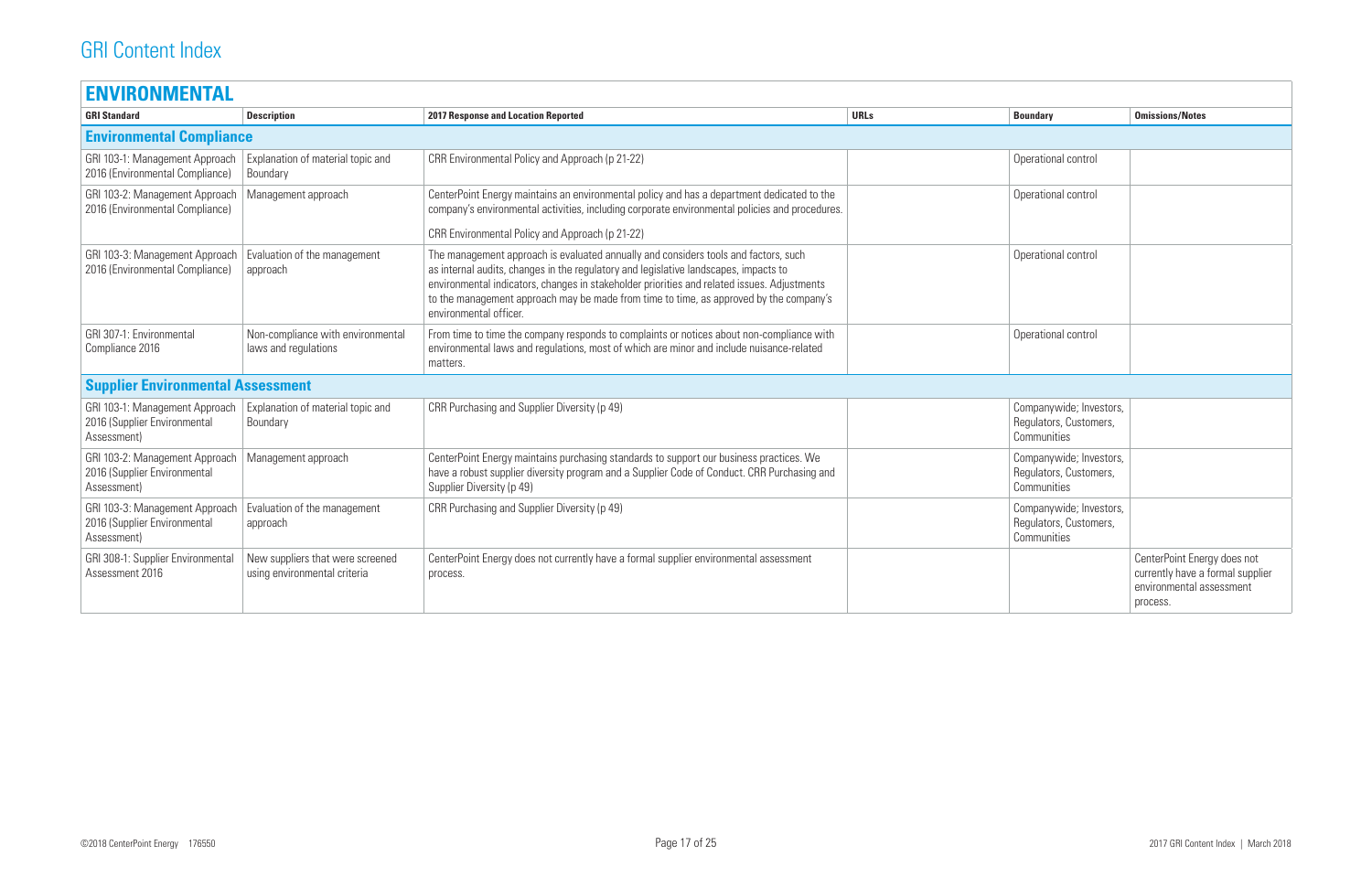## **ENVIRONMENTAL – GRI 305‑1: DIRECT (SCOPE 1) GHG EMISSIONS**

|                                                                                                                                                   | <b>CenterPoint Energy Natural Gas Operations - Greenhouse Gas (GHG) Reporting Summary</b> |                           |                        |                        |                        |                        |                        |                        |                                               |  |  |  |
|---------------------------------------------------------------------------------------------------------------------------------------------------|-------------------------------------------------------------------------------------------|---------------------------|------------------------|------------------------|------------------------|------------------------|------------------------|------------------------|-----------------------------------------------|--|--|--|
|                                                                                                                                                   | <b>Reporting Year (units of measurement)</b>                                              |                           |                        |                        |                        |                        |                        |                        |                                               |  |  |  |
|                                                                                                                                                   | <b>GHG Reporting Program, 40 CFR 98</b>                                                   | $2010*$<br>(mton $CO2e$ ) | 2011<br>(mton $CO2e$ ) | 2012<br>(mton $CO2e$ ) | 2013<br>(mton $CO2e$ ) | 2014<br>(mton $CO2e$ ) | 2015<br>(mton $CO2e$ ) | 2016<br>(mton $CO2e$ ) | <b>Total by GHG Program</b><br>(mton $CO2e$ ) |  |  |  |
| Arkansas Arkla                                                                                                                                    | Subpart W - Total GHG Emissions                                                           | N/A                       | 92,266                 | 95,405                 | 103,079                | 99,103                 | 94,937                 | 89,800                 | 578,590                                       |  |  |  |
| (526483)                                                                                                                                          | Subpart NN - Net GHG Quantity**                                                           | 3,247,799                 | 2,995,267              | 2,748,191              | 3,252,778              | 3,433,897              | 3,151,465              | 2,883,453              | 21,712,848                                    |  |  |  |
| Louisiana Arkla<br>(526485)                                                                                                                       | Subpart W - Total GHG Emissions                                                           | N/A                       | 38,756                 | 37,111                 | 41,653                 | 37,041                 | 35,231                 | 33,314                 | 223,107                                       |  |  |  |
|                                                                                                                                                   | Subpart NN - Net GHG Quantity**                                                           | 736,061                   | 719,593                | 631,670                | 685,134                | 750,237                | 698,905                | 622,074                | 4,843,674                                     |  |  |  |
| Louisiana Entex                                                                                                                                   | Subpart W - Total GHG Emissions                                                           | N/A                       | 16,019                 | 16,128                 | 18,617                 | 19,836                 | 18,630                 | 18,831                 | 108,061                                       |  |  |  |
| (526496)                                                                                                                                          | Subpart NN - Net GHG Quantity**                                                           | 426,658                   | 465,043                | 348,529                | 410,123                | 478,330                | 412,161                | 387,289                | 2,928,132                                     |  |  |  |
| Minnesota Gas                                                                                                                                     | Subpart W - Total GHG Emissions                                                           | N/A                       | 81,297                 | 78,603                 | 89,186                 | 85,446                 | 81,369                 | 78,053                 | 493,954                                       |  |  |  |
| (526480)                                                                                                                                          | Subpart NN - Net GHG Quantity**                                                           | 6,779,341                 | 7,037,520              | 6,234,600              | 7,918,926              | 7,837,784              | 6,751,782              | 6,746,953              | 49,306,905                                    |  |  |  |
|                                                                                                                                                   | Subpart W - Total GHG Emissions                                                           | N/A                       | 15,211                 | 15,526                 | 18,514                 | 20,322                 | 19,453                 | 19,581                 | 108,607                                       |  |  |  |
| Facility (e-GGRT ID#)<br>Mississippi Entex<br>(526498)<br>Oklahoma Arkla<br>(526488)<br>Texas Arkla<br>(526491)<br><b>Texas Entex</b><br>(526494) | Subpart NN - Net GHG Quantity**                                                           | 805,437                   | 836,853                | 707,173                | 861,036                | 870,211                | 847,800                | 813,075                | 5,741,584                                     |  |  |  |
|                                                                                                                                                   | Subpart W - Total GHG Emissions                                                           | N/A                       | 15,458                 | 15,898                 | 18,768                 | 18,702                 | 18,986                 | 19,147                 | 106,958                                       |  |  |  |
| Notes:<br>$\mathbf{A} \mathbf{A}$                                                                                                                 | Subpart NN - Net GHG Quantity**                                                           | 567,309                   | 557,588                | 459,948                | 604,947                | 604,421                | 523,891                | 513,630                | 3,831,734                                     |  |  |  |
|                                                                                                                                                   | Subpart W - Total GHG Emissions                                                           | N/A                       | 4,980                  | 5,529                  | 5,684                  | 4,404                  | 3,699                  | 2,139                  | 26,434                                        |  |  |  |
|                                                                                                                                                   | Subpart NN - Net GHG Quantity**                                                           | 83,034                    | 73,531                 | 61,558                 | 81,006                 | 82,390                 | 73,877                 | 62,400                 | 517,796                                       |  |  |  |
|                                                                                                                                                   | Subpart W - Total GHG Emissions                                                           | N/A                       | 123,884                | 140,179                | 166,132                | 168,757                | 168,277                | 166,920                | 934,149                                       |  |  |  |
|                                                                                                                                                   | Subpart NN - Net GHG Quantity**                                                           | 7,133,923                 | 6,737,751              | 6,005,645              | 7,058,541              | 7,560,152              | 7,104,435              | 6,351,841              | 47,952,288                                    |  |  |  |
|                                                                                                                                                   | <b>Total Subpart W - Total GHG Emissions</b>                                              | $N/A^*$                   | 391,872                | 404,377                | 461,632                | 453,612                | 440,581                | 427,784                | 2,579,858                                     |  |  |  |
|                                                                                                                                                   | <b>Total Subpart NN - Net GHG Quantity</b>                                                | 19,779,562                | 19,423,145             | 17,197,314             | 20,872,491             | 21,617,420             | 19,564,315             | 18,380,713             | 136,834,960                                   |  |  |  |
|                                                                                                                                                   |                                                                                           |                           |                        |                        |                        |                        |                        |                        |                                               |  |  |  |

\*Subpart W reporting was not required in RY2010.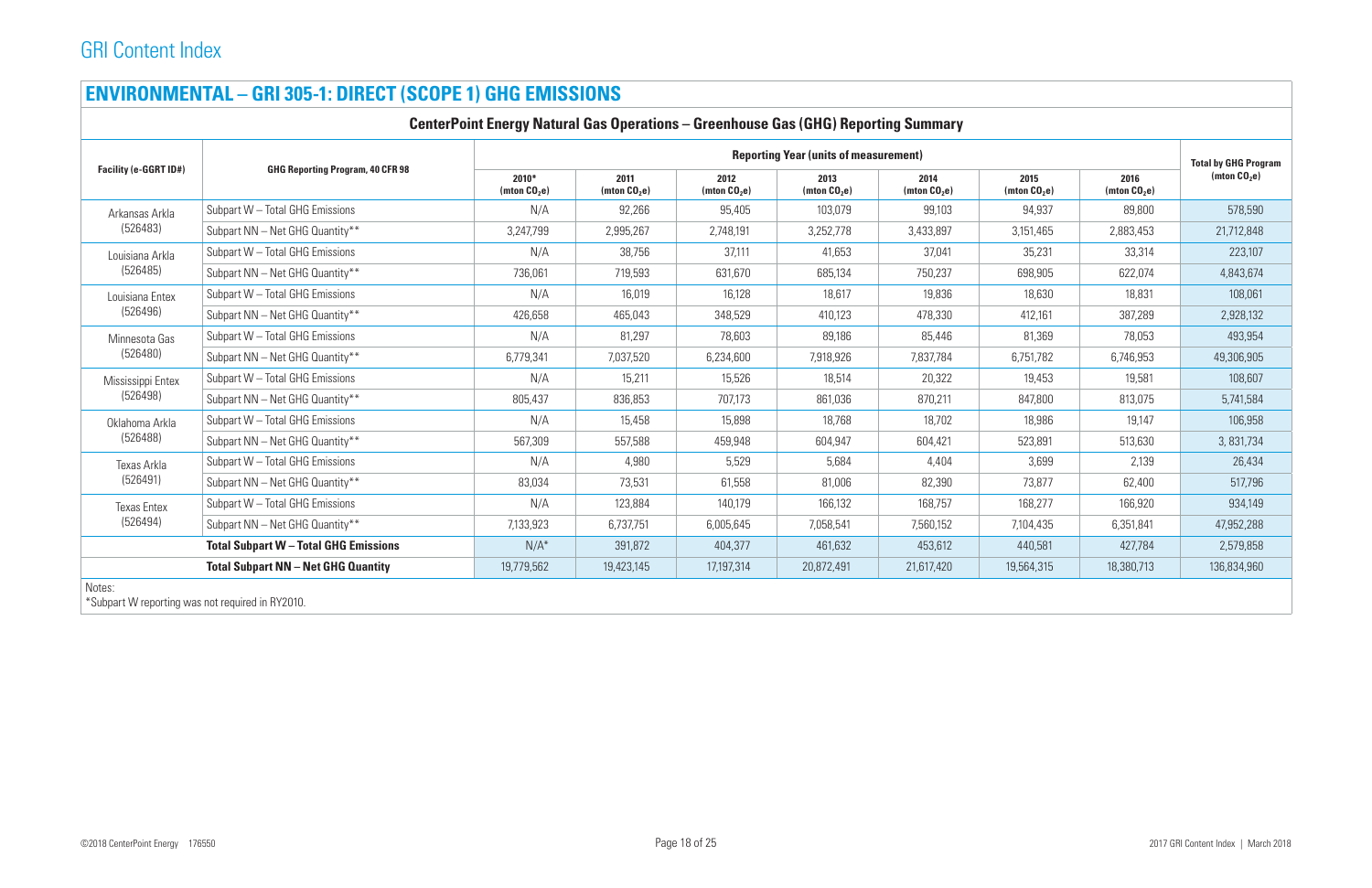| <b>Boundary</b>                                                  | <b>Omissions/Notes</b>                                                            |
|------------------------------------------------------------------|-----------------------------------------------------------------------------------|
|                                                                  |                                                                                   |
| Companywide; Investors,<br>Regulators, Customers,<br>Communities |                                                                                   |
| Companywide; Investors,<br>Regulators, Customers,<br>Communities |                                                                                   |
| Companywide; Investors,<br>Regulators, Customers,<br>Communities |                                                                                   |
| Companywide; select<br>external stakeholders                     | Partial: Breakdown by age group,<br>gender and region is currently<br>unavailable |
|                                                                  |                                                                                   |
| Companywide and select<br>external stakeholders                  |                                                                                   |
| Companywide and select<br>external stakeholders                  |                                                                                   |
| Companywide and select<br>external stakeholders                  |                                                                                   |
| Companywide; select<br>external stakeholders                     |                                                                                   |

| <b>SOCIAL</b>                                                           |                                                                            |                                                                                                                                                                                                                                                                                                                                                                                                                                                                                                                                        |             |                                                                  |                                                     |
|-------------------------------------------------------------------------|----------------------------------------------------------------------------|----------------------------------------------------------------------------------------------------------------------------------------------------------------------------------------------------------------------------------------------------------------------------------------------------------------------------------------------------------------------------------------------------------------------------------------------------------------------------------------------------------------------------------------|-------------|------------------------------------------------------------------|-----------------------------------------------------|
| <b>GRI Standard</b>                                                     | <b>Description</b>                                                         | <b>2017 Response and Location Reported</b>                                                                                                                                                                                                                                                                                                                                                                                                                                                                                             | <b>URLs</b> | <b>Boundary</b>                                                  | <b>Omissions/Notes</b>                              |
| <b>Employment</b>                                                       |                                                                            |                                                                                                                                                                                                                                                                                                                                                                                                                                                                                                                                        |             |                                                                  |                                                     |
| GRI 103-1: Management Approach<br>2016 (Employment)                     | Explanation of material topic and<br>Boundary                              | CenterPoint Energy is committed to creating an open and inclusive work environment where<br>business results are achieved through the skills, abilities and talents of our diverse workforce.<br>CenterPoint Energy's goal is to create a work environment in which every employee is<br>engaged, aligned with our vision and values, and understands how they contribute to the<br>company's long-term performance.                                                                                                                   |             | Companywide; Investors,<br>Regulators, Customers,<br>Communities |                                                     |
| GRI 103-2: Management Approach<br>2016 (Employment)                     | Management approach                                                        | CenterPoint Energy places a high priority on sustaining a strong culture of ethics, opportunity<br>and mutual respect at all levels. Our Human Resources organization oversees compensation,<br>benefits, hiring, recruiting, learning and organizational development, as well as other<br>employee-related services. Using a strategic approach to managing people and workplace<br>culture, Human Resources provides employees with tools and resources to support their career<br>and development goals.<br>CRR Employees (p 44-47) |             | Companywide; Investors,<br>Regulators, Customers,<br>Communities |                                                     |
| GRI 103-3: Management Approach<br>2016 (Employment)                     | Evaluation of the management<br>approach                                   | CRR Employees (p 44-47)                                                                                                                                                                                                                                                                                                                                                                                                                                                                                                                |             | Companywide; Investors,<br>Regulators, Customers,<br>Communities |                                                     |
| GRI 401-1: Employment 2016                                              | Total number and percentage of new<br>employee hires and employee turnover | Employee turnover rate: 9.2% (Voluntary: 7%, Involuntary: 2.1%); Employee hire rate: 10.8%                                                                                                                                                                                                                                                                                                                                                                                                                                             |             | Companywide; select<br>external stakeholders                     | Partial: Breakdo<br>gender and regio<br>unavailable |
| <b>Labor Management/Relations</b>                                       |                                                                            |                                                                                                                                                                                                                                                                                                                                                                                                                                                                                                                                        |             |                                                                  |                                                     |
| GRI 103-1: Management Approach<br>2016 (Labor Management/<br>Relations) | Explanation of material topic and<br>Boundary                              | CRR Labor Relations (p 38)                                                                                                                                                                                                                                                                                                                                                                                                                                                                                                             |             | Companywide and select<br>external stakeholders                  |                                                     |
| GRI 103-2: Management Approach<br>2016 (Labor Management/<br>Relations) | Management approach                                                        | CenterPoint Energy works with our unions to achieve business results that benefit our<br>employees, customers and the communities we serve. We have negotiated labor agreements<br>with each union regarding the working rules and other terms and conditions of employment.<br>CRR Labor Relations (p 38)                                                                                                                                                                                                                             |             | Companywide and select<br>external stakeholders                  |                                                     |
| GRI 103-3: Management Approach<br>2016 (Labor Management/<br>Relations) | Evaluation of the management<br>approach                                   | Through programs and safety collaboration initiatives, our goal is to improve safety<br>performance, safety culture and morale through updates to important work practices.                                                                                                                                                                                                                                                                                                                                                            |             | Companywide and select<br>external stakeholders                  |                                                     |
| GRI 402-1: Labor Management/<br>Relations 2016                          | Minimum notice periods regarding<br>operational changes                    | Where CenterPoint Energy has labor contracts requiring notice of a given action or decision to<br>employees or their representatives, the company complies with those contract provisions.                                                                                                                                                                                                                                                                                                                                             |             | Companywide; select<br>external stakeholders                     |                                                     |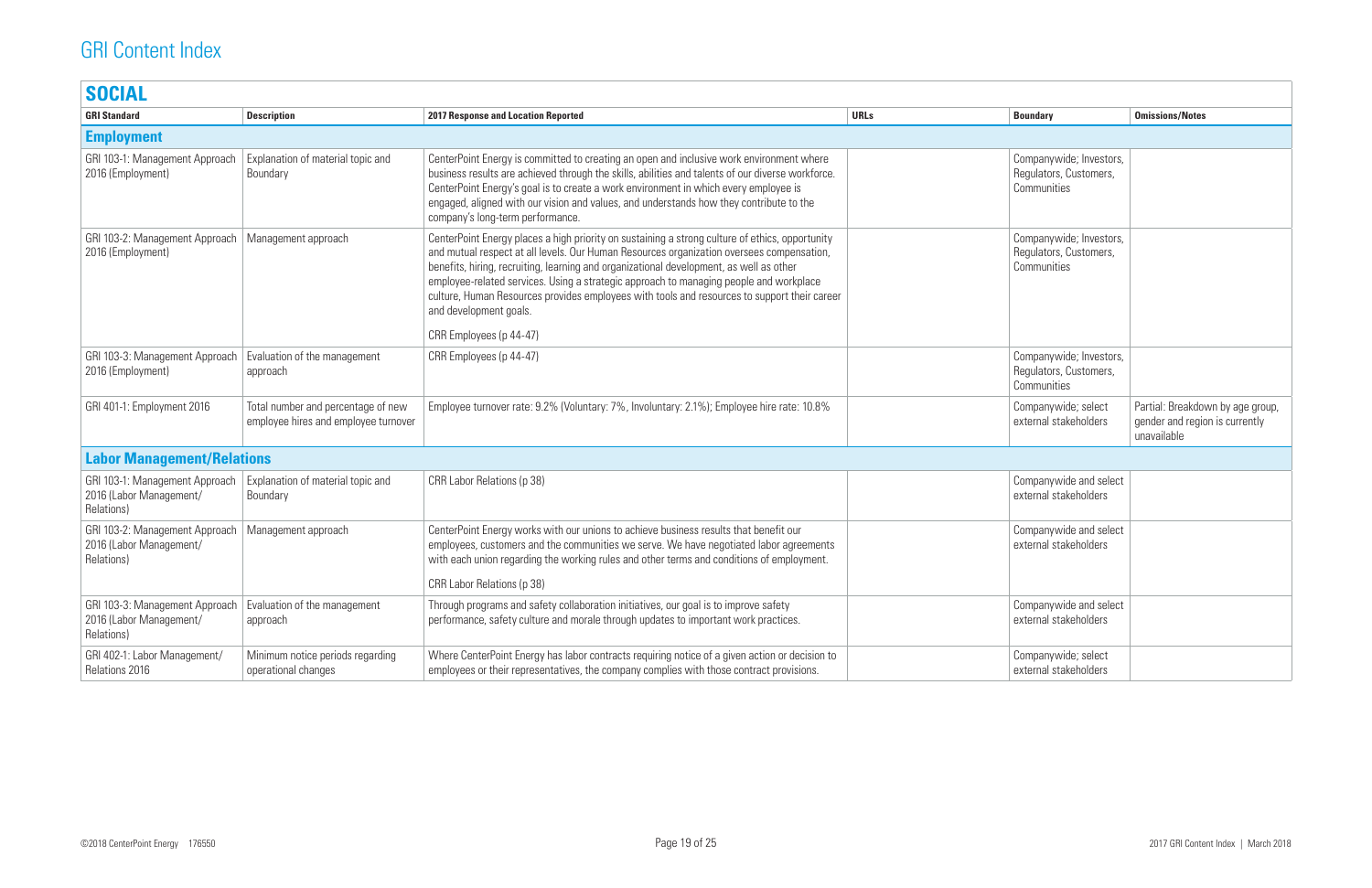| <b>SOCIAL</b>                                                              |                                                                                                 |                                                                                                                                                                                                                                                                        |                                                                                                                                                                                                                                                                             |                                  |                      |                                     |                         |             |                                                                  |                        |
|----------------------------------------------------------------------------|-------------------------------------------------------------------------------------------------|------------------------------------------------------------------------------------------------------------------------------------------------------------------------------------------------------------------------------------------------------------------------|-----------------------------------------------------------------------------------------------------------------------------------------------------------------------------------------------------------------------------------------------------------------------------|----------------------------------|----------------------|-------------------------------------|-------------------------|-------------|------------------------------------------------------------------|------------------------|
| <b>GRI Standard</b>                                                        | <b>Description</b>                                                                              | <b>2017 Response and Location Reported</b>                                                                                                                                                                                                                             |                                                                                                                                                                                                                                                                             |                                  |                      |                                     |                         | <b>URLs</b> | <b>Boundary</b>                                                  | <b>Omissions/Notes</b> |
| <b>Occupational Health and Safety</b>                                      |                                                                                                 |                                                                                                                                                                                                                                                                        |                                                                                                                                                                                                                                                                             |                                  |                      |                                     |                         |             |                                                                  |                        |
| GRI 103-1: Management Approach<br>2016 (Occupational Health and<br>Safety) | Explanation of material topic and<br>Boundary                                                   | CenterPoint Energy focuses on being Safety Forward, which is our companywide approach to<br>safety performance and excellence. Initiatives are designed to encourage employees to keep<br>safety at the forefront, regardless of their business unit or work location. |                                                                                                                                                                                                                                                                             |                                  |                      |                                     |                         |             | Companywide; Investors,<br>Regulators, Customers,<br>Communities |                        |
| GRI 103-2: Management Approach<br>2016 (Occupational Health and<br>Safety) | Management approach                                                                             | CRR Safety (p 51-55)                                                                                                                                                                                                                                                   | CenterPoint Energy is committed to the protection of our employees, contractors, systems<br>and communities. Our goal is to maintain a safe work environment and deliver electricity and<br>natural gas safely to the communities we serve.                                 |                                  |                      |                                     |                         |             | Companywide; Investors,<br>Regulators, Customers,<br>Communities |                        |
| GRI 103-3: Management Approach<br>2016 (Occupational Health and<br>Safety) | Evaluation of the management<br>approach                                                        | CRR Safety (p 51-55)                                                                                                                                                                                                                                                   | We are committed to working safely and continuing to improve our safety program and<br>performance. We are participating in an 18-month national study with EEI on serious injury and<br>fatality precursors to help prevent such incidents from happening in our industry. |                                  |                      |                                     |                         |             | Companywide; Investors,<br>Regulators, Customers,<br>Communities |                        |
| GRI 403-1: Occupational Health<br>and Safety 2016                          | Workers representation in formal joint<br>management - worker health and<br>safety committees   | CRR Safety and Labor Relations (p 48)                                                                                                                                                                                                                                  |                                                                                                                                                                                                                                                                             |                                  |                      |                                     |                         |             | Companywide; Investors,<br>Regulators, Customers,<br>Communities |                        |
| GRI 403-2: Occupational Health                                             | Types of injury and rates of injury,                                                            |                                                                                                                                                                                                                                                                        | 2014                                                                                                                                                                                                                                                                        | 2015                             | 2016                 | 2017                                | 2016-2017 Improvement   |             | Companywide; Investors,                                          |                        |
| and Safety 2016                                                            | occupational diseases, lost days<br>and absenteeism, and number of<br>worker-related fatalities | Lost Time Incident Rate<br>Recordable Incident Rate<br><b>DART Rate</b><br><b>Employee Fatalities</b>                                                                                                                                                                  | 0.66<br>1.73<br>1.24<br>$\mathbf 0$                                                                                                                                                                                                                                         | 0.43<br>1.35<br>0.89<br>$\Omega$ | 0.55<br>1.23<br>0.87 | 0.45<br>1.01<br>0.56<br>$\mathbf 0$ | 18.2%<br>17.8%<br>35.6% |             | Regulators, Customers,<br>Communities                            |                        |
| GRI 403-4: Occupational Health<br>and Safety 2016                          | Health and safety topics covered in<br>formal agreements with trade unions                      | CRR Labor Relations (p 48)                                                                                                                                                                                                                                             |                                                                                                                                                                                                                                                                             |                                  |                      |                                     |                         |             | Companywide; select<br>external stakeholders                     |                        |

| <b>Boundary</b>                                                  | <b>Omissions/Notes</b> |
|------------------------------------------------------------------|------------------------|
|                                                                  |                        |
| Companywide; Investors,<br>Regulators, Customers,<br>Communities |                        |
| Companywide; Investors,<br>Regulators, Customers,<br>Communities |                        |
| Companywide; Investors,<br>Regulators, Customers,<br>Communities |                        |
| Companywide; Investors,<br>Regulators, Customers,<br>Communities |                        |
| Companywide; Investors,<br>Regulators, Customers,<br>Communities |                        |
| Companywide; select<br>external stakeholders                     |                        |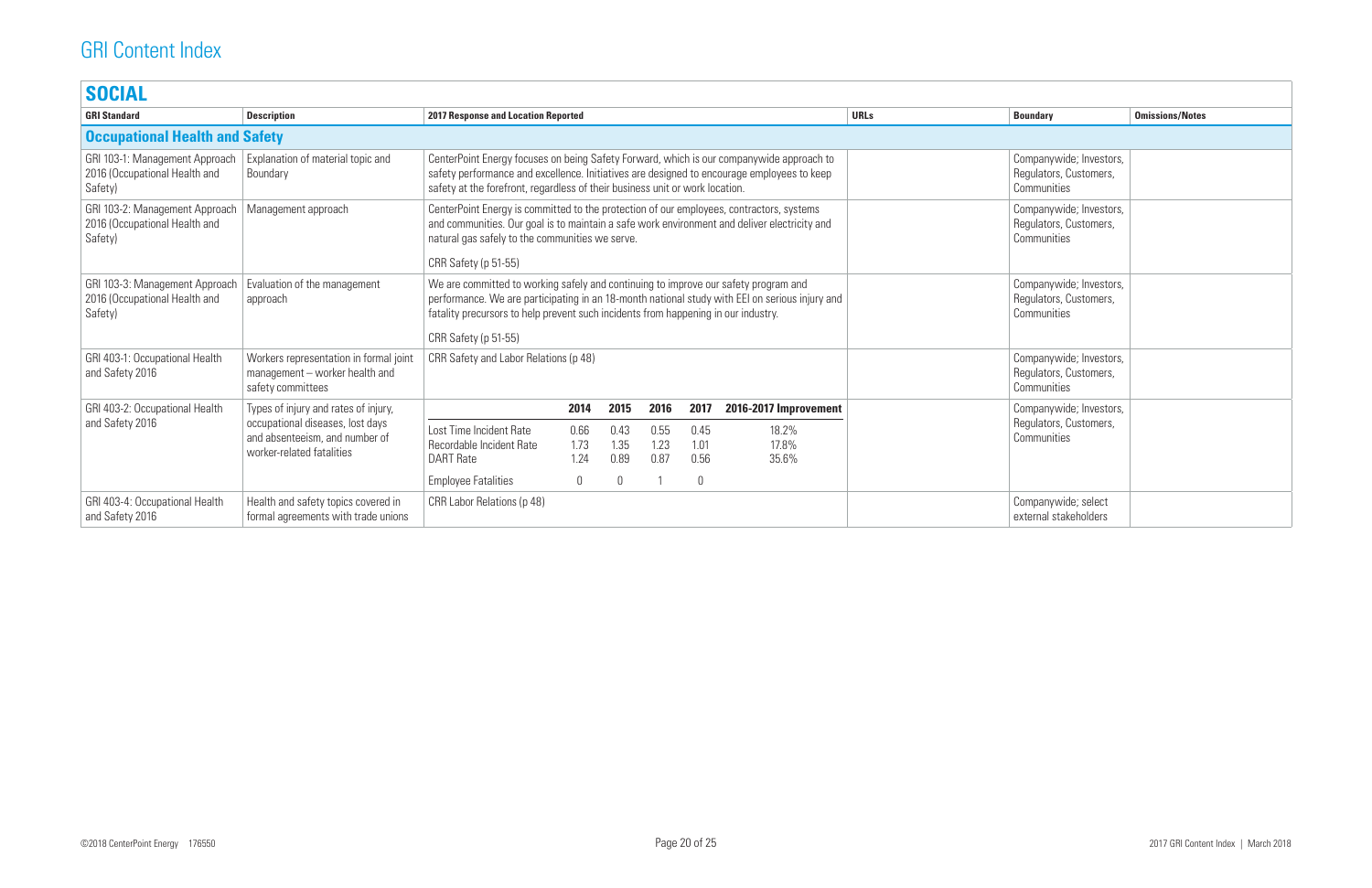| <b>SOCIAL</b>                                                   |                                                                                            |                                                                                                                                                                                                                                                                                                                                                                                                                                                                                  |                                       |                |                                                                 |                                                                  |                                                                  |                                                                  |                        |
|-----------------------------------------------------------------|--------------------------------------------------------------------------------------------|----------------------------------------------------------------------------------------------------------------------------------------------------------------------------------------------------------------------------------------------------------------------------------------------------------------------------------------------------------------------------------------------------------------------------------------------------------------------------------|---------------------------------------|----------------|-----------------------------------------------------------------|------------------------------------------------------------------|------------------------------------------------------------------|------------------------------------------------------------------|------------------------|
| <b>GRI Standard</b>                                             | <b>Description</b>                                                                         | <b>2017 Response and Location Reported</b>                                                                                                                                                                                                                                                                                                                                                                                                                                       |                                       |                |                                                                 |                                                                  | <b>URLs</b>                                                      | <b>Boundary</b>                                                  | <b>Omissions/Notes</b> |
| <b>Training and Education</b>                                   |                                                                                            |                                                                                                                                                                                                                                                                                                                                                                                                                                                                                  |                                       |                |                                                                 |                                                                  |                                                                  |                                                                  |                        |
| GRI 103-1: Management Approach<br>2016 (Training and Education) | Explanation of material topic and<br>Boundary                                              | Using a strategic approach to managing people and workplace culture, Human Resources<br>provides employees with tools and resources to support their career and development goals.<br>CRR Employees (p 44-47)                                                                                                                                                                                                                                                                    |                                       |                |                                                                 |                                                                  | Companywide; Investors,<br>Regulators, Customers,<br>Communities |                                                                  |                        |
| GRI 103-2: Management Approach<br>2016 (Training and Education) | Management approach                                                                        | CenterPoint Energy recognizes the importance of employee and career development to build<br>and maintain a motivated and skilled workforce for the future. To help meet these needs, the<br>Learning and Organizational Development team provides opportunities for employees across<br>the company to build the skills and competencies needed to operate our business safely, meet<br>customer needs and integrate a continued focus on innovation.<br>CRR Employees (p 44-47) |                                       |                |                                                                 | Companywide; Investors,<br>Regulators, Customers,<br>Communities |                                                                  |                                                                  |                        |
| GRI 103-3: Management Approach<br>2016 (Training and Education) | Evaluation of the management<br>approach                                                   | CRR Employees (p 44-47)                                                                                                                                                                                                                                                                                                                                                                                                                                                          |                                       |                |                                                                 |                                                                  |                                                                  | Companywide; Investors,<br>Regulators, Customers,<br>Communities |                        |
| GRI 404-1: Training and Education<br>2016                       | Average hours of training per year per<br>employee                                         | CRR Employees (p 46)                                                                                                                                                                                                                                                                                                                                                                                                                                                             |                                       |                |                                                                 |                                                                  | Companywide; Investors,<br>Regulators, Customers,<br>Communities | Partial                                                          |                        |
| GRI 404-2: Training and Education<br>2016                       | Programs for upgrading employee skills<br>and transition assistance programs               | CRR Employees (p 44-47)                                                                                                                                                                                                                                                                                                                                                                                                                                                          |                                       |                |                                                                 |                                                                  | Companywide; Investors,<br>Regulators, Customers,<br>Communities |                                                                  |                        |
| GRI 404-3: Training and Education<br>2016                       | Percentage of employees receiving<br>regular performance and career<br>development reviews | More than 99 percent of eligible employees<br>received a performance evaluation in 2017.                                                                                                                                                                                                                                                                                                                                                                                         | By<br><b>Gender</b><br>Female<br>Male | 24.9%<br>75.1% | <b>By</b><br><b>Employee Category</b><br>Full Time<br>Part-time | 99.9%<br>0.1%                                                    |                                                                  | Companywide; Investors,<br>Regulators, Customers,<br>Communities |                        |

| <b>Boundary</b>                                                  | <b>Omissions/Notes</b> |
|------------------------------------------------------------------|------------------------|
|                                                                  |                        |
| Companywide; Investors,<br>Regulators, Customers,<br>Communities |                        |
| Companywide; Investors,<br>Regulators, Customers,<br>Communities |                        |
| Companywide; Investors,<br>Regulators, Customers,<br>Communities |                        |
| Companywide; Investors,<br>Regulators, Customers,<br>Communities | Partial                |
| Companywide; Investors,<br>Regulators, Customers,<br>Communities |                        |
| Companywide; Investors,<br>Regulators, Customers,<br>Communities |                        |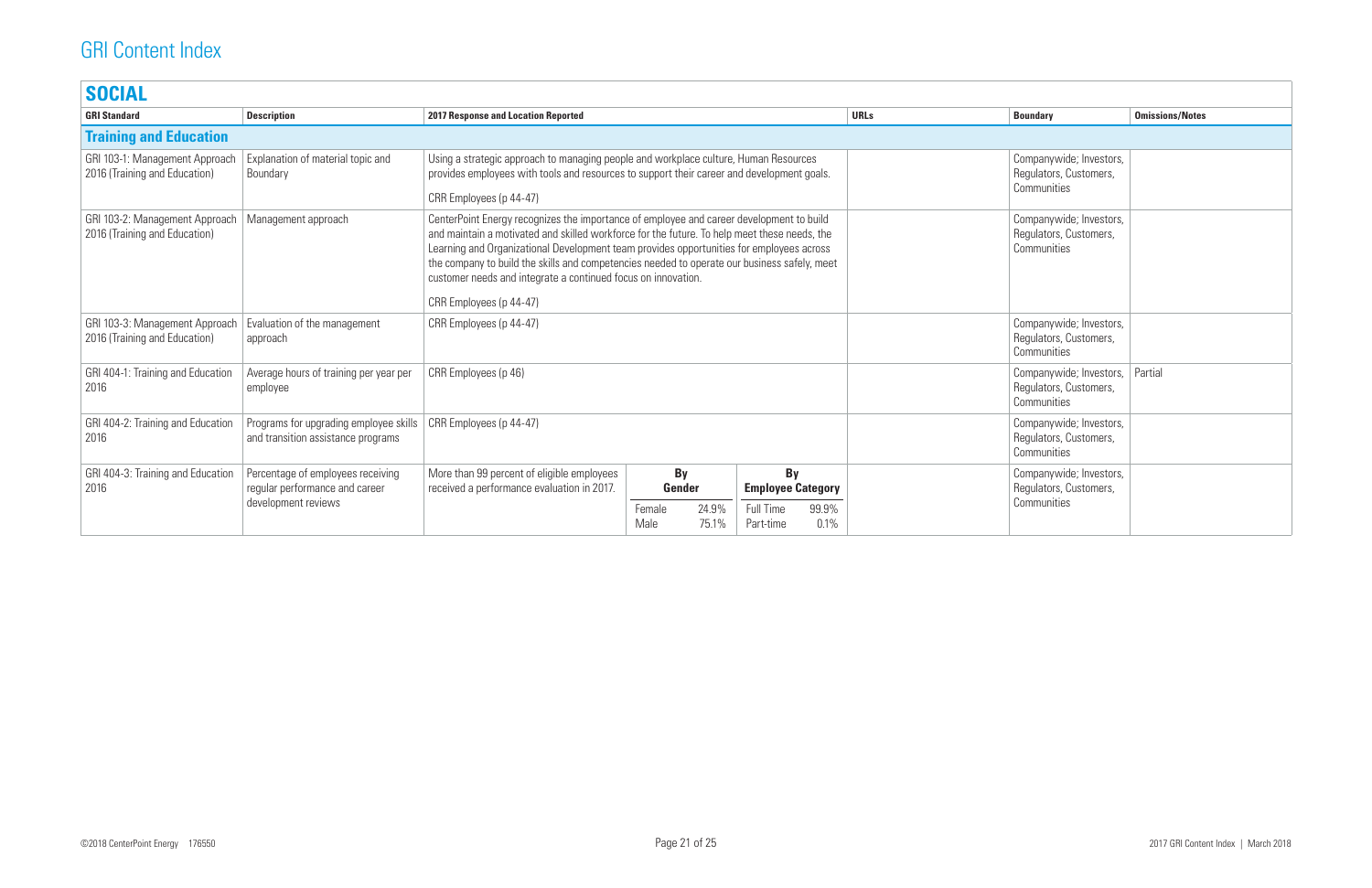| <b>Boundary</b>                                                  | <b>Omissions/Notes</b> |
|------------------------------------------------------------------|------------------------|
|                                                                  |                        |
| Companywide; Investors,<br>Regulators, Customers,<br>Communities |                        |
| Companywide; Investors,<br>Regulators, Customers,<br>Communities |                        |
| Companywide; Investors,<br>Regulators, Customers,<br>Communities |                        |
| Companywide; Investors,<br>Regulators, Customers,<br>Communities |                        |
|                                                                  |                        |
| Companywide; Investors,<br>Regulators, Customers,<br>Communities |                        |
| Companywide; Investors,<br>Regulators, Customers,<br>Communities |                        |
| Companywide; Investors,<br>Regulators, Customers,<br>Communities |                        |
|                                                                  | Partial                |

| <b>SOCIAL</b>                                                               |                                                             |                                                                                                                                                                                                                                                                                                                                                                                                                                                                                                                               |                                                                        |                                                                  |                        |
|-----------------------------------------------------------------------------|-------------------------------------------------------------|-------------------------------------------------------------------------------------------------------------------------------------------------------------------------------------------------------------------------------------------------------------------------------------------------------------------------------------------------------------------------------------------------------------------------------------------------------------------------------------------------------------------------------|------------------------------------------------------------------------|------------------------------------------------------------------|------------------------|
| <b>GRI Standard</b>                                                         | <b>Description</b>                                          | <b>2017 Response and Location Reported</b>                                                                                                                                                                                                                                                                                                                                                                                                                                                                                    | <b>URLs</b>                                                            | <b>Boundary</b>                                                  | <b>Omissions/Notes</b> |
| <b>Diversity and Equal Opportunity</b>                                      |                                                             |                                                                                                                                                                                                                                                                                                                                                                                                                                                                                                                               |                                                                        |                                                                  |                        |
| GRI 103-1: Management Approach<br>2016 (Diversity and equal<br>opportunity) | Explanation of material topic and<br>Boundary               | At CenterPoint Energy, individuals are respected for their contributions to our company.<br>Diversity enriches our company and work environment, and provides social and economic<br>benefits to the communities we serve.                                                                                                                                                                                                                                                                                                    | <b>CenterPoint Energy Diversity</b><br>webpage                         | Companywide; Investors,<br>Regulators, Customers,<br>Communities |                        |
|                                                                             |                                                             | CenterPoint Energy has defined three key elements of diversity: workplace diversity and<br>inclusion; community relations; and supplier diversity.                                                                                                                                                                                                                                                                                                                                                                            |                                                                        |                                                                  |                        |
| GRI 103-2: Management Approach<br>2016 (Diversity and equal<br>opportunity) | Management approach                                         | CenterPoint Energy is committed to creating an open and inclusive work environment where<br>business results are achieved through the skills, abilities and talents of our diverse workforce.<br>At CenterPoint Energy, individuals are respected for their contributions toward our company's<br>objectives. From our Board of Directors to our employee population, we foster a culture in<br>which mutual respect is the standard and where different backgrounds and viewpoints are<br>considered competitive advantages. | <b>CenterPoint Energy Diversity</b><br>webpage<br>2018 Proxy Statement | Companywide; Investors,<br>Regulators, Customers,<br>Communities |                        |
|                                                                             |                                                             | CRR Governance (p 11-12); Employees (p 44-47); Supplier Diversity (p 49)                                                                                                                                                                                                                                                                                                                                                                                                                                                      |                                                                        |                                                                  |                        |
| GRI 103-3: Management Approach<br>2016 (Diversity and equal<br>opportunity) | Evaluation of the management<br>approach                    | CRR Governance (p 11-12); Employees (p 44-47); Supplier Diversity (p 49)                                                                                                                                                                                                                                                                                                                                                                                                                                                      |                                                                        | Companywide; Investors,<br>Regulators, Customers,<br>Communities |                        |
| GRI 405-1: Diversity and Equal<br>Opportunity 2016                          | Diversity of governance bodies and<br>employees             | CRR Governance (p 11-12); Employees (p 44-47); Supplier Diversity (p 49)                                                                                                                                                                                                                                                                                                                                                                                                                                                      |                                                                        | Companywide; Investors,<br>Regulators, Customers,<br>Communities |                        |
| <b>Human Rights - Non-discrimination</b>                                    |                                                             |                                                                                                                                                                                                                                                                                                                                                                                                                                                                                                                               |                                                                        |                                                                  |                        |
| GRI 103-1: Management Approach<br>2016 (Non-discrimination)                 | Explanation of material topic and<br>Boundary               | CRR Ethics and Compliance: Living Our Values (p 12-13)                                                                                                                                                                                                                                                                                                                                                                                                                                                                        |                                                                        | Companywide; Investors,<br>Regulators, Customers,<br>Communities |                        |
| GRI 103-2: Management Approach<br>2016 (Non-discrimination)                 | Management approach                                         | CenterPoint Energy strives to maintain a culture where all employees are free from<br>discrimination. We follow federal and state labor and employment laws and are committed to<br>fair and effective human resources policies and practices, including: recruiting, hiring, training,<br>career development, performance evaluation, compensation, promotions and terminations.<br>See also: Ethics and Compliance Code                                                                                                     | <b>Ethics and Compliance Code</b>                                      | Companywide; Investors,<br>Regulators, Customers,<br>Communities |                        |
| GRI 103-3: Management Approach                                              | Evaluation of the management                                | <b>Ethics and Compliance Code</b>                                                                                                                                                                                                                                                                                                                                                                                                                                                                                             | <b>Ethics and Compliance Code</b>                                      | Companywide; Investors,                                          |                        |
| 2016 (Non-discrimination)                                                   | approach                                                    |                                                                                                                                                                                                                                                                                                                                                                                                                                                                                                                               |                                                                        | Regulators, Customers,<br>Communities                            |                        |
| GRI 406-1: Non-discrimination<br>2016                                       | Incidents of discrimination and<br>corrective actions taken | CRR Ethics and Compliance: Living Our Values (p 12-13); See also: Ethics and Compliance Code                                                                                                                                                                                                                                                                                                                                                                                                                                  | <b>Ethics and Compliance Code</b>                                      |                                                                  | Partial                |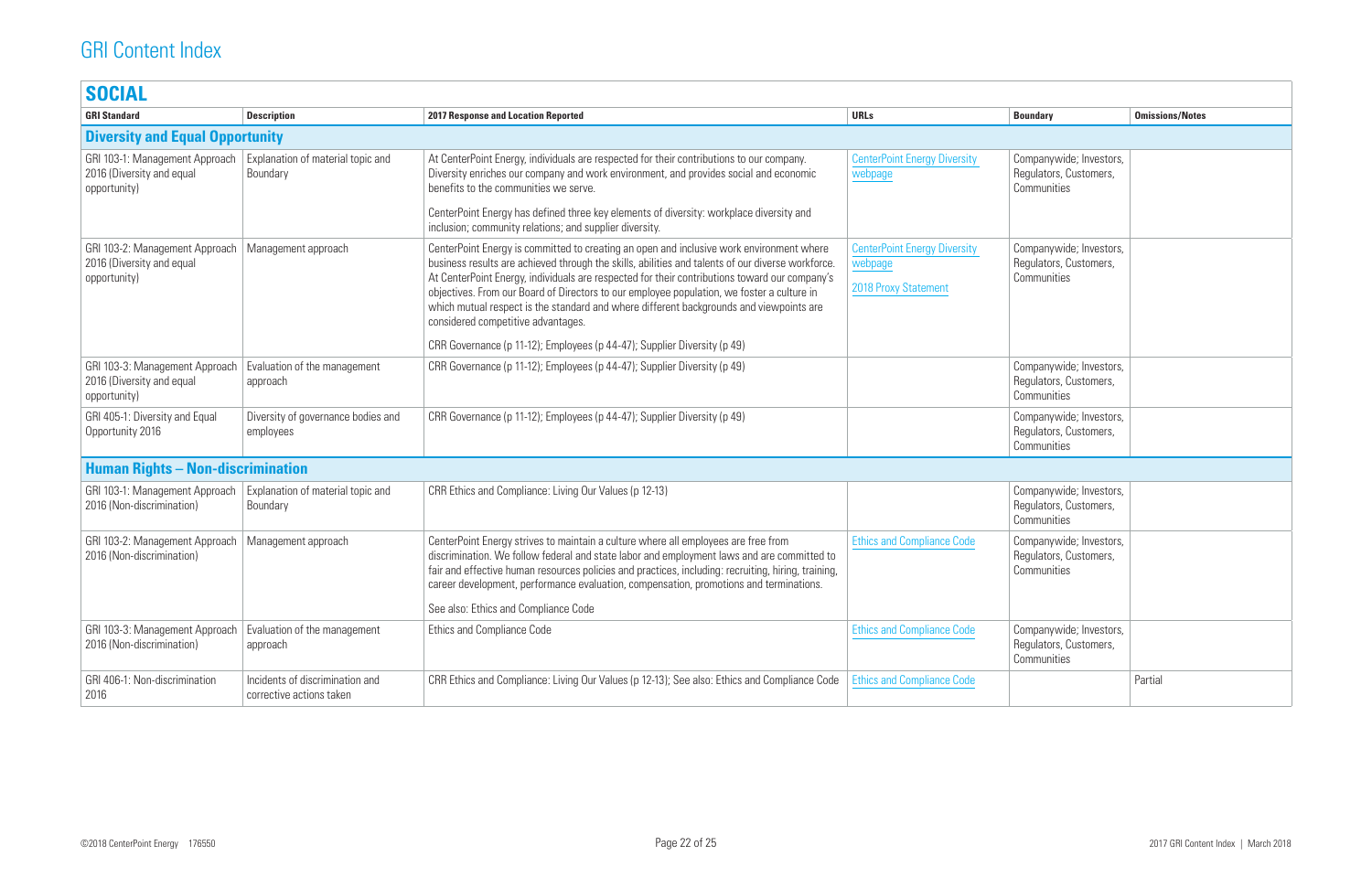| <b>SOCIAL</b>                                                       |                                                             |                                                                                                                                                                                                                                                                                                                                                                                                                                                                                                                                          |                                                                                                                                               |                                                                  |                        |
|---------------------------------------------------------------------|-------------------------------------------------------------|------------------------------------------------------------------------------------------------------------------------------------------------------------------------------------------------------------------------------------------------------------------------------------------------------------------------------------------------------------------------------------------------------------------------------------------------------------------------------------------------------------------------------------------|-----------------------------------------------------------------------------------------------------------------------------------------------|------------------------------------------------------------------|------------------------|
| <b>GRI Standard</b>                                                 | <b>Description</b>                                          | <b>2017 Response and Location Reported</b>                                                                                                                                                                                                                                                                                                                                                                                                                                                                                               | <b>URLs</b>                                                                                                                                   | <b>Boundary</b>                                                  | <b>Omissions/Notes</b> |
| <b>Security Practices</b>                                           |                                                             |                                                                                                                                                                                                                                                                                                                                                                                                                                                                                                                                          |                                                                                                                                               |                                                                  |                        |
| GRI 103-1: Management Approach<br>2016 (Security Practices)         | Explanation of material topic and<br>Boundary               | We are committed to managing the security of our infrastructure and protecting the privacy of<br>the information we maintain. Our stakeholders' safety, well-being and information plays a vital<br>role in our ability to perform our services.                                                                                                                                                                                                                                                                                         |                                                                                                                                               | Companywide; Investors,<br>Regulators, Customers,<br>Communities |                        |
| GRI 103-2: Management Approach<br>2016 (Security Practices)         | Management approach                                         | CenterPoint Energy's Corporate Security group supports all business units by assessing<br>security risks and vulnerabilities and developing solutions designed to deter, delay, detect and<br>respond to security incidents affecting personnel, assets and business interests. The group<br>maintains a policy center with a series of policies that address security issues, including site<br>security, awareness, system guidelines, reporting incidents and various infrastructure-specific<br>areas.                               |                                                                                                                                               | Companywide; Investors,<br>Regulators, Customers,<br>Communities |                        |
| GRI 103-3: Management Approach<br>2016 (Security Practices)         | Evaluation of the management<br>approach                    | In addition to assessing security risks and vulnerabilities and developing solutions designed to<br>deter, delay, detect and respond to security incidents, CenterPoint Energy's Corporate Security<br>group monitors policy-related issues, conducts training and works to advance infrastructure.                                                                                                                                                                                                                                      |                                                                                                                                               | Companywide; Investors,<br>Regulators, Customers,<br>Communities |                        |
| GRI 412-2: Security Practices 2016                                  | Employee training on human rights<br>policies or procedures | All CenterPoint Energy employees receive training on CenterPoint Energy's Ethics and<br>Compliance Code of Conduct.                                                                                                                                                                                                                                                                                                                                                                                                                      | <b>Ethics and Compliance Code</b>                                                                                                             |                                                                  |                        |
| <b>Local Communities</b>                                            |                                                             |                                                                                                                                                                                                                                                                                                                                                                                                                                                                                                                                          |                                                                                                                                               |                                                                  |                        |
| GRI 103-1: Management Approach<br>2016 (Local Communities)          | Explanation of material topic and<br>Boundary               | CenterPoint Energy's Community Relations vision is to be a highly valued, respected and<br>influential community partner with a reputation for excellence in the results we achieve for the<br>business and the community.                                                                                                                                                                                                                                                                                                               |                                                                                                                                               | Companywide; Investors,<br>Regulators, Customers,<br>Communities |                        |
| GRI 103-2: Management Approach<br>2016 (Local Communities)          | Management approach                                         | As a company and as individuals, CenterPoint Energy is committed to making a positive<br>difference in the communities we touch. Lending a helping hand is a strong part of our<br>company culture, and we are proud to serve as a responsible corporate citizen. Our approach<br>for economic development is to be a force for growth and economic prosperity in the<br>communities we serve by creating and retaining jobs that facilitate growth, provide a stable<br>community tax base and grow employment within our service area. | CenterPoint Energy website -<br><b>In Your Community (Residential)</b><br>CenterPoint Energy website -<br><b>In Your Community (Business)</b> | Companywide; Investors,<br>Regulators, Customers,<br>Communities |                        |
|                                                                     |                                                             | CRR Social (p 38-40)                                                                                                                                                                                                                                                                                                                                                                                                                                                                                                                     |                                                                                                                                               |                                                                  |                        |
| GRI 103-1: Management Approach<br>2016 (Local Communities)          | Evaluation of the management<br>approach                    | CRR Social (p 38-40)                                                                                                                                                                                                                                                                                                                                                                                                                                                                                                                     |                                                                                                                                               | Companywide; Investors,<br>Regulators, Customers,<br>Communities |                        |
| GRI 413-1: Local Communities 2016   Operations with local community | engagement, impact assessments and<br>development programs  | CRR Communities (p 38-40)                                                                                                                                                                                                                                                                                                                                                                                                                                                                                                                |                                                                                                                                               | Companywide; Investors,<br>Regulators, Customers,<br>Communities |                        |

| <b>Boundary</b>                                                  | <b>Omissions/Notes</b> |
|------------------------------------------------------------------|------------------------|
|                                                                  |                        |
| Companywide; Investors,<br>Regulators, Customers,<br>Communities |                        |
| Companywide; Investors,<br>Regulators, Customers,<br>Communities |                        |
| Companywide; Investors,<br>Regulators, Customers,<br>Communities |                        |
|                                                                  |                        |
|                                                                  |                        |
| Companywide; Investors,<br>Regulators, Customers,<br>Communities |                        |
| Companywide; Investors,<br>Regulators, Customers,<br>Communities |                        |
| Companywide; Investors,<br>Regulators, Customers,<br>Communities |                        |
| Companywide; Investors,<br>Regulators, Customers,<br>Communities |                        |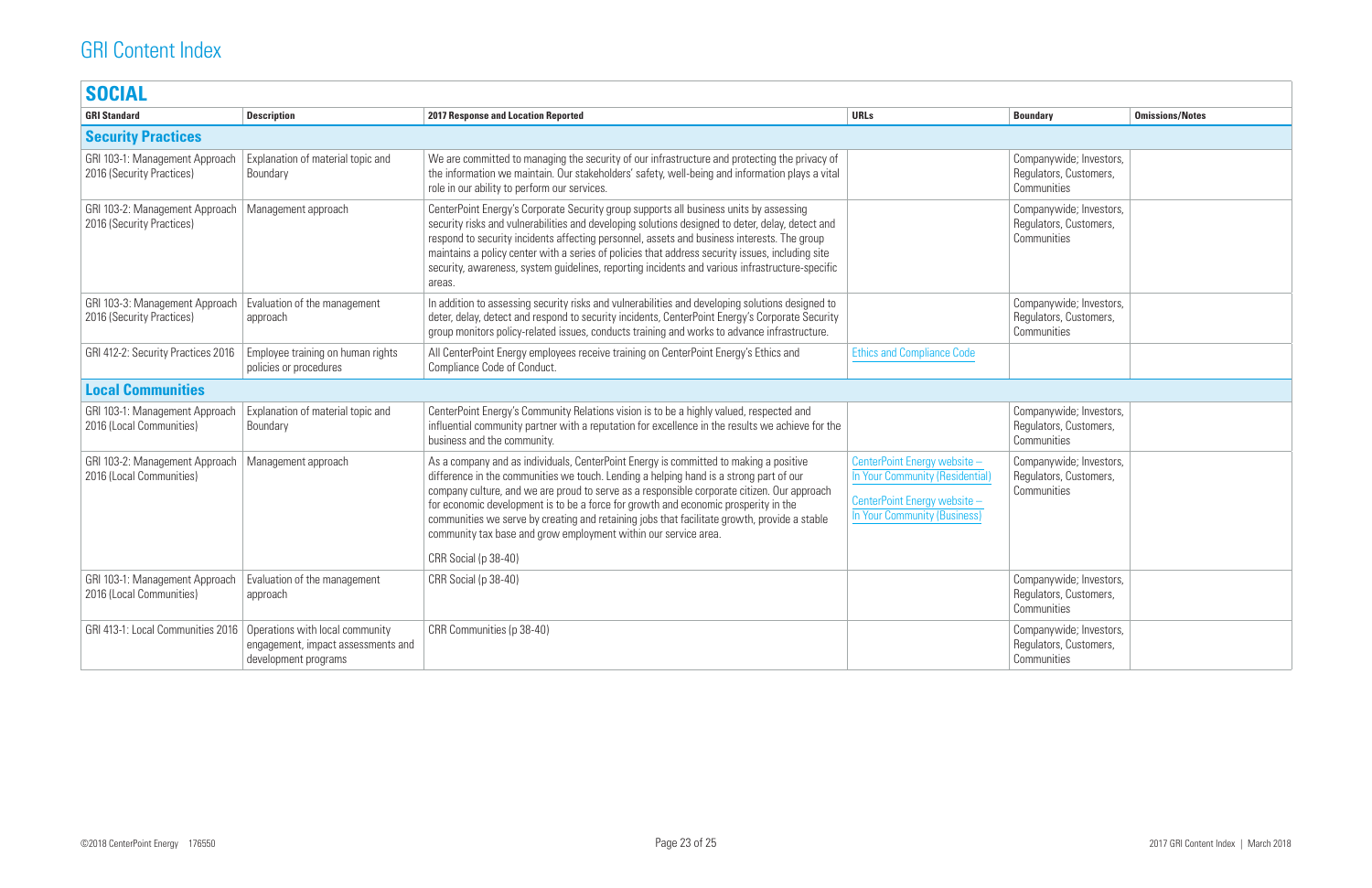| <b>SOCIAL</b>                                                       |                                                           |                                                                                                                                                                                                                                                                                                                                                                                                                                                                                                                                                                                                                                                                                                                   |                                                               |                                              |                        |
|---------------------------------------------------------------------|-----------------------------------------------------------|-------------------------------------------------------------------------------------------------------------------------------------------------------------------------------------------------------------------------------------------------------------------------------------------------------------------------------------------------------------------------------------------------------------------------------------------------------------------------------------------------------------------------------------------------------------------------------------------------------------------------------------------------------------------------------------------------------------------|---------------------------------------------------------------|----------------------------------------------|------------------------|
| <b>GRI Standard</b>                                                 | <b>Description</b>                                        | <b>2017 Response and Location Reported</b>                                                                                                                                                                                                                                                                                                                                                                                                                                                                                                                                                                                                                                                                        | <b>URLs</b>                                                   | <b>Boundary</b>                              | <b>Omissions/Notes</b> |
| <b>Supplier Social Assessment</b>                                   |                                                           |                                                                                                                                                                                                                                                                                                                                                                                                                                                                                                                                                                                                                                                                                                                   |                                                               |                                              |                        |
| GRI 103-1: Management Approach<br>2016 (Supplier Social Assessment) | Explanation of material topic and<br>Boundary             | CenterPoint Energy recognizes the economic importance of minority-owned and<br>women-owned Business Enterprises to the community. We embrace the power of diversity<br>because it enriches our work environment and provides social and economic benefits to the<br>communities we serve. It is not only a focus that our stakeholders expect from us, but it is also<br>the right approach from a business standpoint.                                                                                                                                                                                                                                                                                           | <b>Supplier Diversity and Registration</b><br>website         | Companywide; select<br>external stakeholders |                        |
| GRI 103-2: Management Approach<br>2016 (Supplier Social Assessment) | Management approach                                       | CenterPoint Energy requires all service providers to engage in the highest ethical standards<br>during the source selection process. The supplier request for proposal is confidential to<br>CenterPoint Energy. All service providers are asked to register their companies and complete<br>prequalification data that includes social content.                                                                                                                                                                                                                                                                                                                                                                  | <b>Supplier Diversity and Registration</b><br>website         | Companywide; select<br>external stakeholders |                        |
| GRI 103-3: Management Approach<br>2016 (Supplier Social Assessment) | Evaluation of the management<br>approach                  | CenterPoint Energy's Supplier Diversity Initiatives are overseen by a senior management<br>diversity steering committee and directed by the supplier diversity organization. All CenterPoint<br>Energy management and employees share in this companywide commitment and responsibility<br>by focusing on the implementation of procurement processes and procedures that will enhance<br>opportunities.                                                                                                                                                                                                                                                                                                          | <b>Supplier Code of Conduct</b>                               | Companywide; select<br>external stakeholders |                        |
| GRI 414-1: Supplier Social<br>Assessment 2016                       | New suppliers that were screened<br>using social criteria | 100 percent of CenterPoint Energy's suppliers are expected to comply with its Supplier Code of<br>Conduct and all applicable employment laws and regulations.<br>See also: Supplier Code of Conduct                                                                                                                                                                                                                                                                                                                                                                                                                                                                                                               | <b>Supplier Code of Conduct</b>                               | Companywide; select<br>external stakeholders |                        |
| <b>Public Policy</b>                                                |                                                           |                                                                                                                                                                                                                                                                                                                                                                                                                                                                                                                                                                                                                                                                                                                   |                                                               |                                              |                        |
| GRI 103-1: Management Approach<br>2016 (Public Policy)              | Explanation of material topic and<br>Boundary             | We have decision-making and oversight processes in place to ensure that our political<br>activities and contribution are legally permissible. Each year, CenterPoint Energy discloses its<br>political engagement and contributions.                                                                                                                                                                                                                                                                                                                                                                                                                                                                              | <b>Political Engagement</b>                                   | Companywide; select<br>external stakeholders |                        |
| GRI 103-2: Management Approach<br>2016 (Public Policy)              | Management approach                                       | Because local, state and federal elected officials and regulators have a significant impact<br>on our business and industry, CenterPoint Energy believes participation in the public policy<br>process is essential to achieving our vision. CenterPoint Energy and its employees participate<br>in the public policy process in several ways, including:<br>• Outreach to government officials to help educate them on key public policy issues related<br>to the company's business;<br>• Participation in CenterPoint Energy's Political Action Committees and conduit fund; and<br>• Involvement in trade associations that help advance the company's business interests.<br>CRR Political Engagement (p 16) | <b>Political Engagement</b>                                   | Companywide; select<br>external stakeholders |                        |
| GRI 103-3: Management Approach<br>2016 (Public Policy)              | Evaluation of the management<br>approach                  | CRR Political Engagement (p 16)                                                                                                                                                                                                                                                                                                                                                                                                                                                                                                                                                                                                                                                                                   |                                                               | Companywide; select<br>external stakeholders |                        |
| <b>GRI 415-2: Political Contributions</b><br>2016                   | Political contributions                                   | See our Political Engagement webpage and its section on Political Contributions.                                                                                                                                                                                                                                                                                                                                                                                                                                                                                                                                                                                                                                  | <b>Political Engagement</b><br><b>Political Contributions</b> | Companywide; select<br>external stakeholders |                        |

| <b>Boundary</b>                              | <b>Omissions/Notes</b> |
|----------------------------------------------|------------------------|
|                                              |                        |
| Companywide; select<br>external stakeholders |                        |
| Companywide; select<br>external stakeholders |                        |
| Companywide; select<br>external stakeholders |                        |
| Companywide; select<br>external stakeholders |                        |
|                                              |                        |
| Companywide; select<br>external stakeholders |                        |
| Companywide; select<br>external stakeholders |                        |
| Companywide; select<br>external stakeholders |                        |
| Companywide; select<br>external stakeholders |                        |